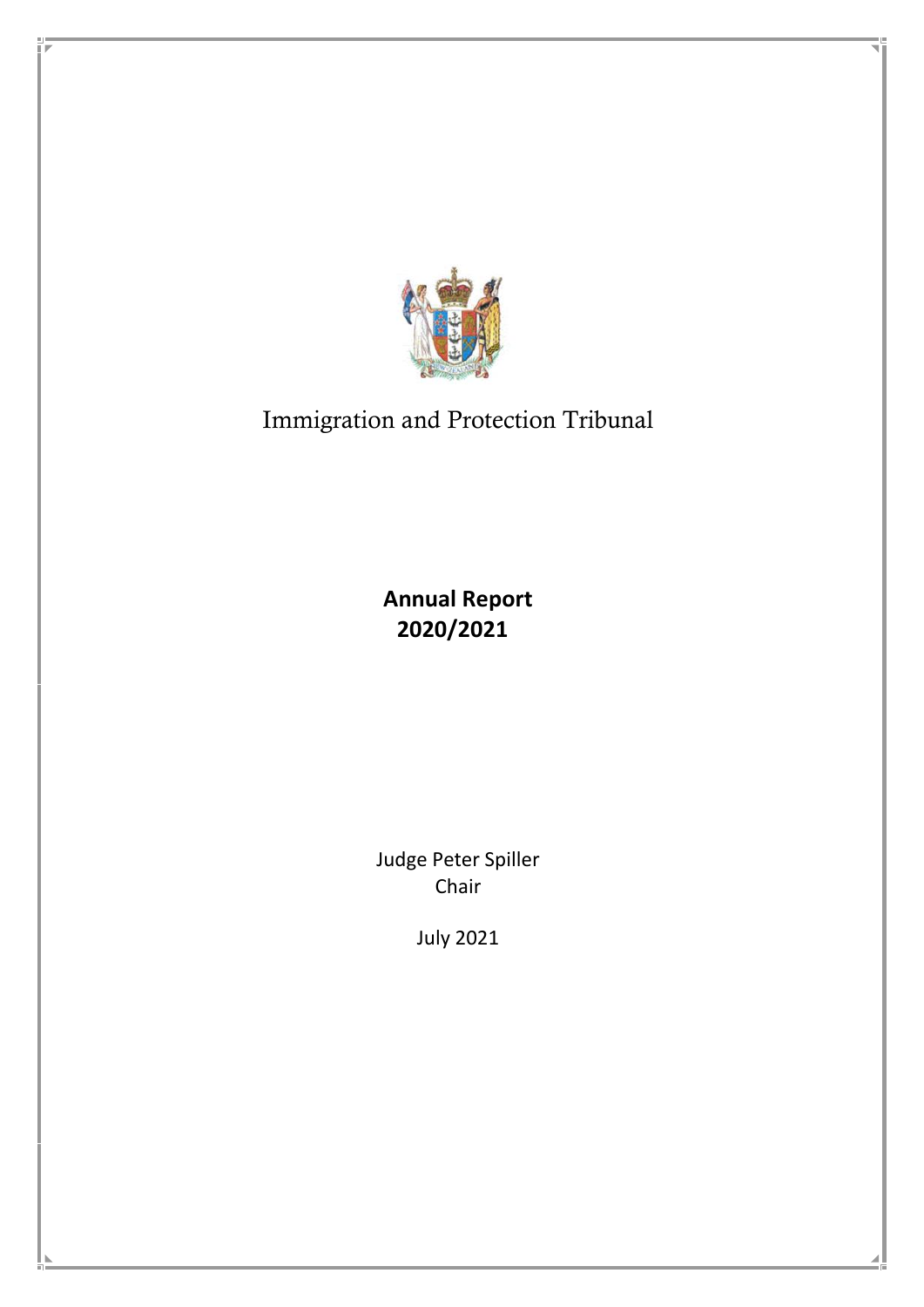# **Introduction**

The Immigration and Protection Tribunal was established under section 217 of the Immigration Act 2009 (the Act).

Section 224A of the Act requires the Chair of the Tribunal to provide an annual report to the Minister of Justice, the Minister of Immigration and the Minister for Courts on the performance of the Tribunal's functions under the Act in the preceding financial year. The report must include details of the number and nature of the determinations made by the Tribunal in the period to which the report relates.

This is the 10th full annual report of the Tribunal and covers the 12 months from 1 July 2020 to 30 June 2021.

This report contains no financial statements because the Chair does not determine the Tribunal's budget.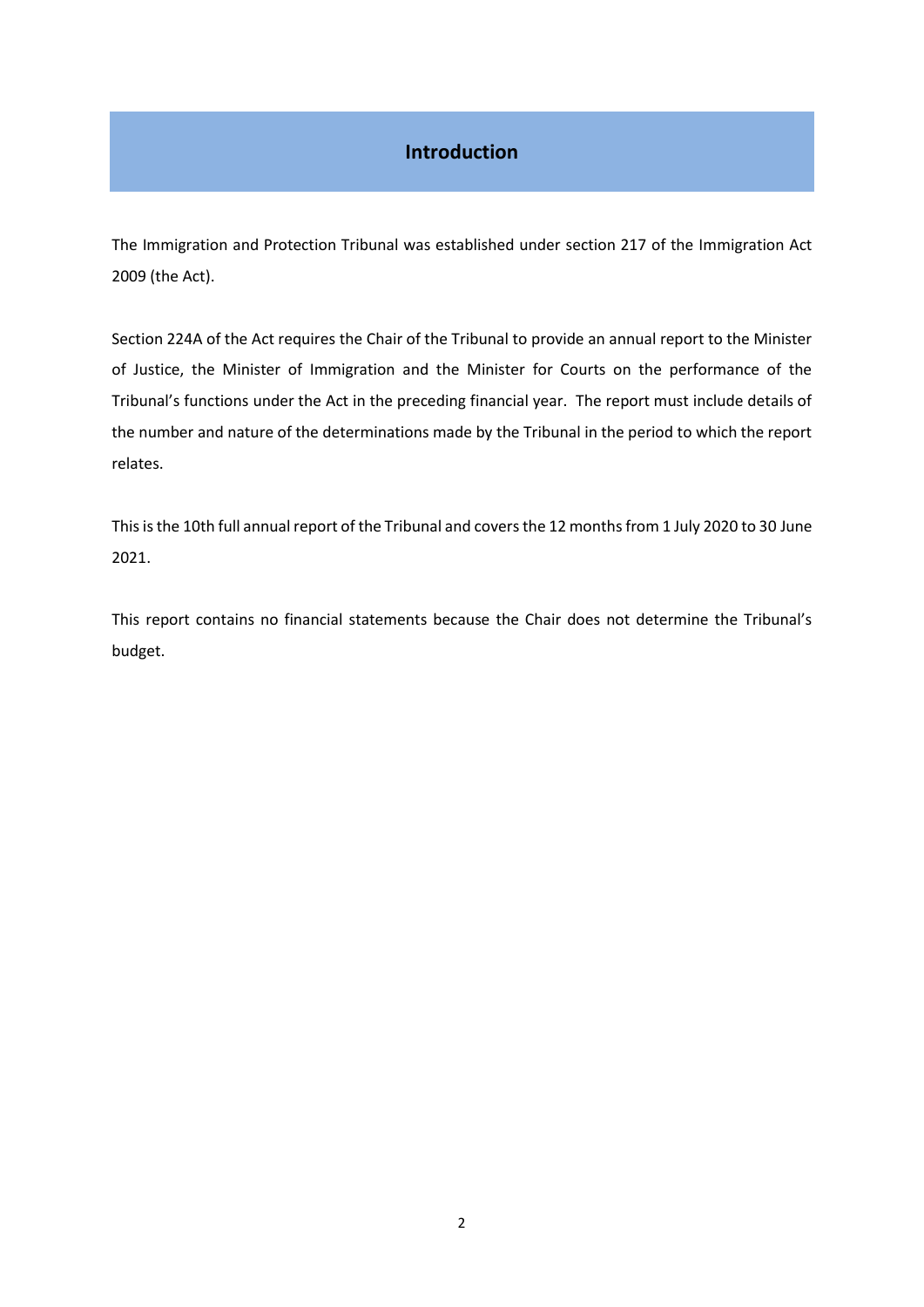# **Highlights of the 2020/2021 Court Year**

- 1. In the past seven years, the number of disposable appeals on hand has reduced by over 70%. In the past court year, the Tribunal experienced a significant increase in the number of incoming appeals. Despite a reduction in the Tribunal's active membership and COVID-19 disruptions, the Tribunal increased its output of decisions. As a result, the Tribunal continued to operate "at flow": that is, without a backlog of work on hand. Appeals were allocated for decision, or set down for hearing, shortly after they were received and prepared.
- 2. Considerable progress was made over the past year in reducing the number of hearing-based appeals. The number of disposable deportation-resident appeals on hand fell by over 60%, and the number of refugee and protection appeals on hand was reduced by 28%.
- 3. The Tribunal continued to make significant progress in achieving its statutory objective of expeditious despatch of business. Seven years ago, appellants had to wait, on average, a year before they knew the outcome of their appeals. Over the past year, the average length of time, from the Tribunal's receipt of an appeal to the release of a decision, shortened by nearly a month to less than five months.
- 4. Only 1.3% of the Tribunal's decisions in the past year were taken on appeal or judicial review to the High Court (less than half the number of the previous year); and only one matter was remitted back to the Tribunal (by consent).
- 5. The Chair and senior members of the Tribunal compiled Practice Manuals/Procedures Indices for each of the Tribunal's four streams of work. These compilations provide guidance to Tribunal members on the procedural and jurisprudential aspects of the Tribunal's appeals.
- 6. A collection was made of decisions, with abstracts, of the Tribunal's predecessor body, the Deportation Review Tribunal, and will be placed on the Tribunal's website for reference by users of the Tribunal. This process completes the compilation of website decisions of the Tribunal and all its four predecessor bodies.
- 7. In November 2020, the Tribunal celebrated the 10th anniversary of its establishment, and its members and staff were joined by representatives of the bench, the Ministry of Justice, the Ministry of Business, Innovation and Employment (MBIE), and the bar.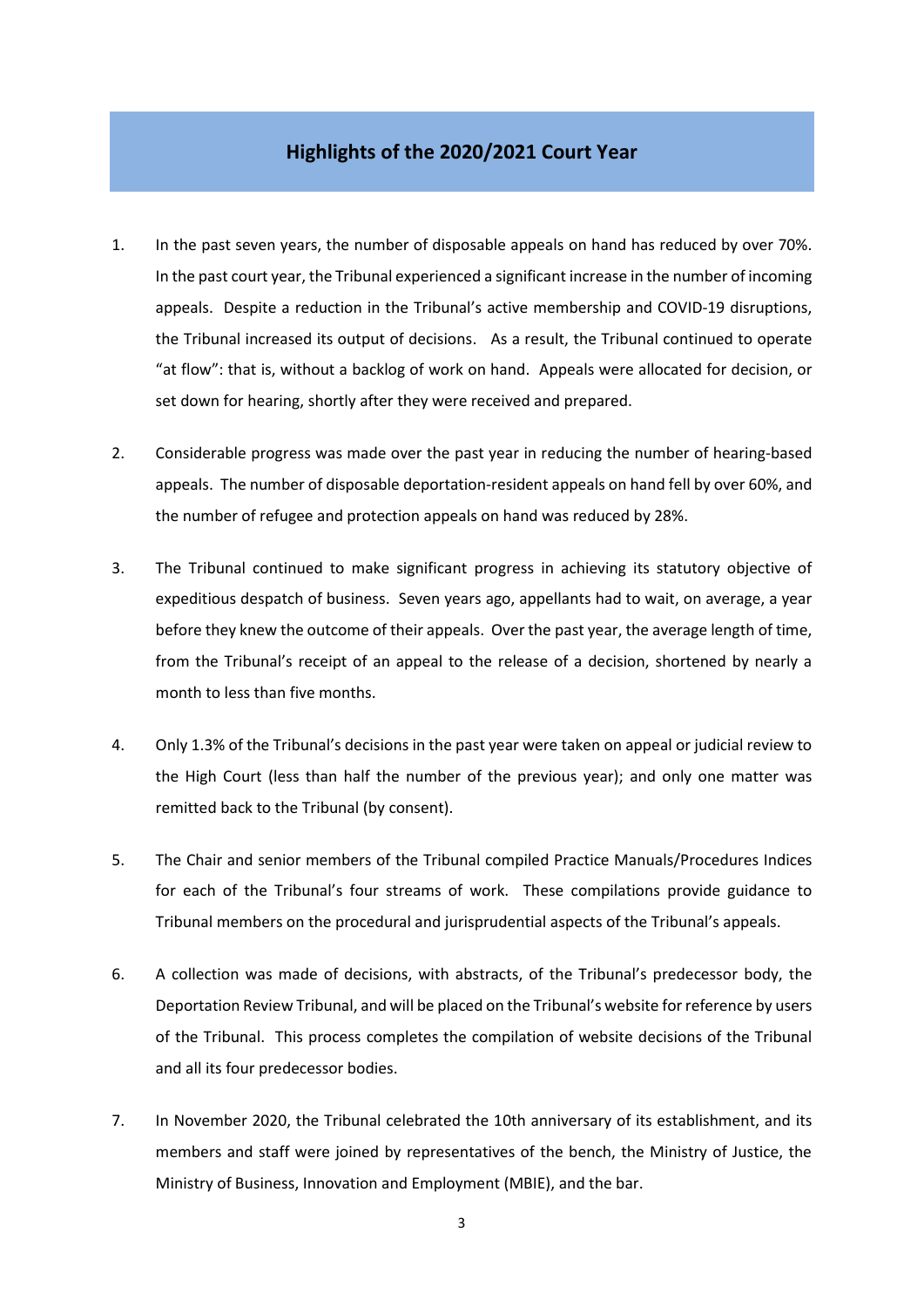8. The Tribunal continued to receive much-appreciated support from the Ministry of Justice leadership and staff. The Tribunal's appeal lodgement forms were updated and amended. The Ministry is presently working towards the Tribunal having access to conviction histories held by the Ministry, which will obviate the need in many cases for the Tribunal to request clearance certificates from the New Zealand Police Vetting Unit. Legislation is presently being drafted to transfer the Tribunal's members to oversight of the Remuneration Authority.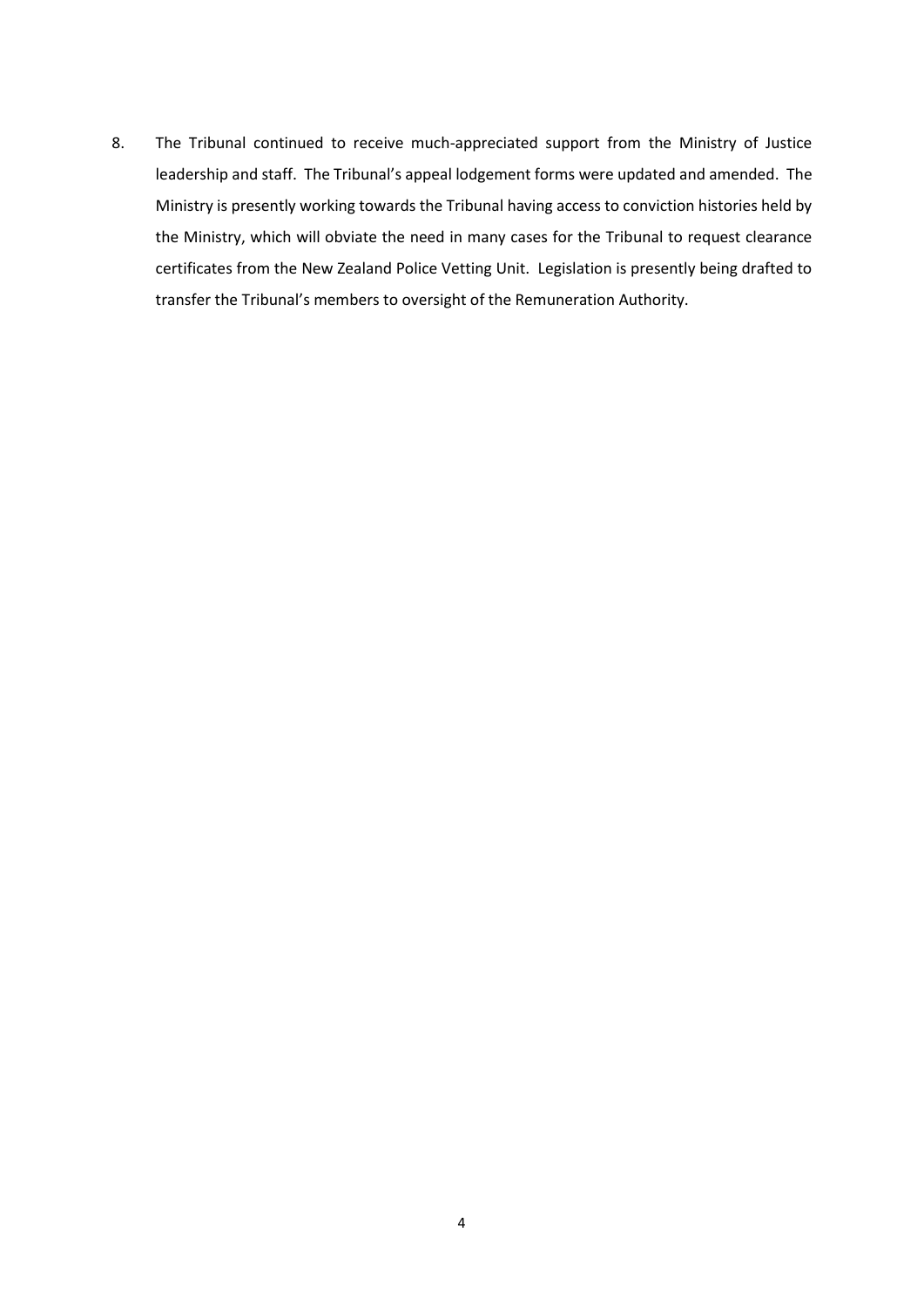# **Statutory Functions and Procedures**

The functions of the Tribunal are set out in section 217(2) of the Act:

- (2) The functions of the Tribunal are—
	- (a) to determine appeals against—
		- (i) decisions to decline to grant residence class visas:
		- (ii) decisions in relation to recognition as a refugee or a protected person:
		- (iii) decisions to cease to recognise a person as a refugee or a protected person:
		- (iv) decisions to cancel the recognition of a New Zealand citizen as a refugee or a protected person:
		- (v) liability for deportation:
	- (b) to determine applications—
		- (i) made by refugee and protection officers in relation to the cessation of recognition of a person as a refugee or a protected person, if the recognition was originally determined by the Tribunal (or by the Refugee Status Appeals Authority under the former Act):
		- (ii) made by refugee and protection officers in relation to the cancellation of recognition of a New Zealand citizen as a refugee or a protected person, if the recognition was originally determined by the Tribunal (or by the Refugee Status Appeals Authority under the former Act):
		- (iii) made by the Minister under section 212(2) on whether a person has failed to meet his or her conditions of suspension of liability for deportation:
	- (c) to deal with certain transitional matters arising from the repeal of the Immigration Act 1987, in accordance with Part 12 of this Act.

The Tribunal may conduct its proceedings in an inquisitorial manner, an adversarial manner, or in a mixed inquisitorial and adversarial manner as it sees fit (section 218 of the Act).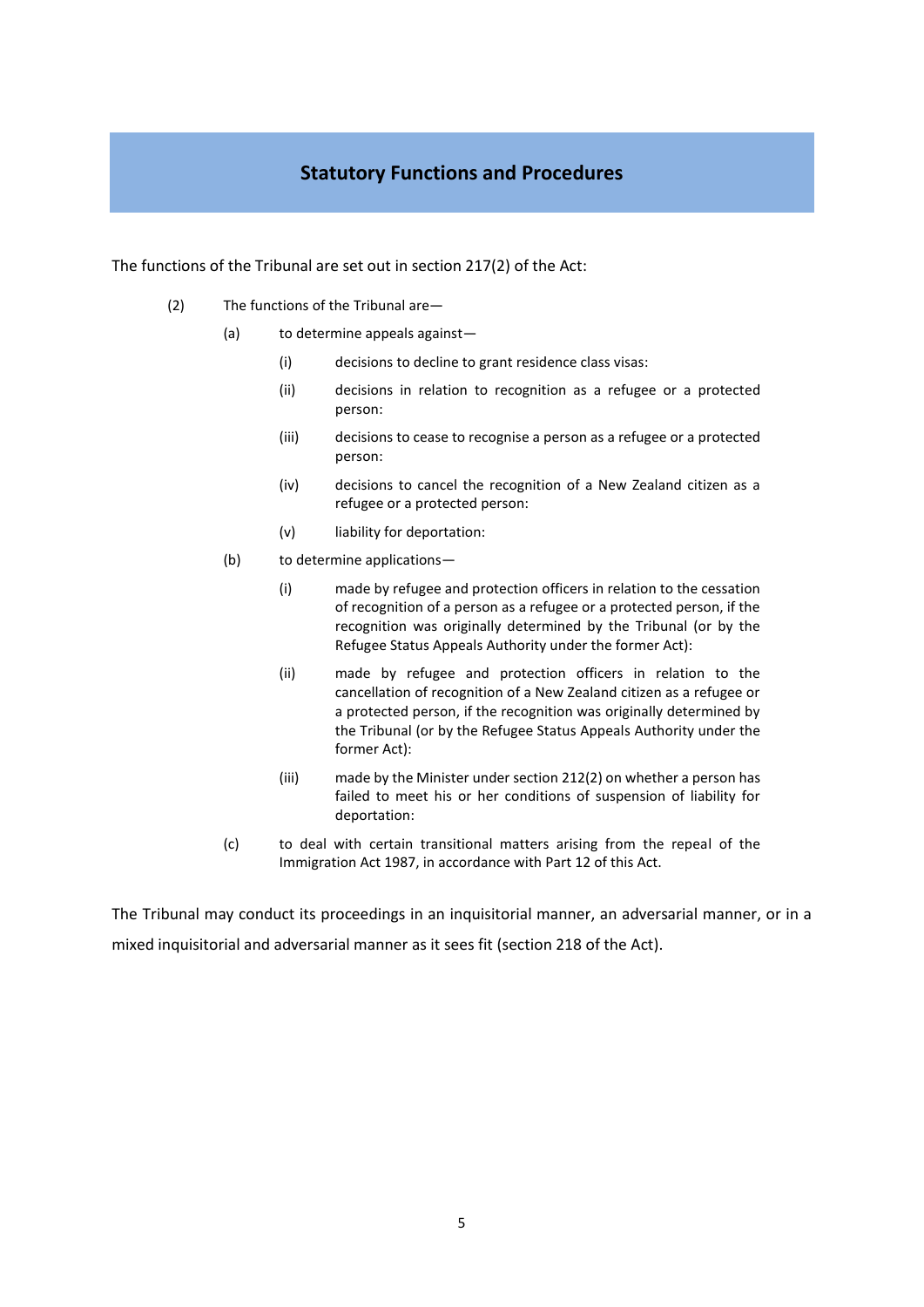As at 30 June 2021, the Tribunal consisted of the following full-time equivalent (FTE) and part-time members, 20 in total, in addition to the Chair:

| <b>Name</b>      | Location     | <b>Position</b> | <b>FTE</b> |
|------------------|--------------|-----------------|------------|
| M Treadwell      | Auckland     | Deputy Chair    | 1.0        |
| S Aitchison      | Auckland     | Member          | 1.0        |
| M Avia           | Auckland     | Member          | 0.8        |
| S Benson         | Auckland     | Member          | 0.9        |
| M Benvie         | Auckland     | Member          | 1.0        |
| <b>B</b> Burson  | Auckland     | Member          | 0.75       |
| A Clayton        | Wellington   | Member          | 1.0        |
| T Cook           | Auckland     | Member          | 1.0        |
| <b>B</b> Dingle  | Auckland     | Member          | 0.55       |
| J Donald         | Auckland     | Member          | 0.8        |
| M Martin         | Christchurch | Member          | 0.5        |
| A Molloy         | Auckland     | Member          | 0.2        |
| L Moor           | Auckland     | Member          | 1.0        |
| S Pearson        | Wellington   | Member          | 0.5        |
| Z Pearson        | Wellington   | Member          | 1.0        |
| M Roche          | Auckland     | Member          | 1.0        |
| V Shaw           | Auckland     | Member          | 0.3        |
| D Smallholme     | Auckland     | Member          | 1.0        |
| V Vervoort       | Wellington   | Member          | 0.5        |
| L Wakim          | Auckland     | Member          | 0.8        |
| <b>Total FTE</b> |              |                 | 15.6       |

At the beginning of the court year, Mr Davidson retired from the Tribunal. In November 2020, Ms Donald took an extended period of unpaid leave. In March 2021, Mr Fuiava resigned from the Tribunal on his appointment to the Employment Relations Tribunal. During the court year, Ms Dingle,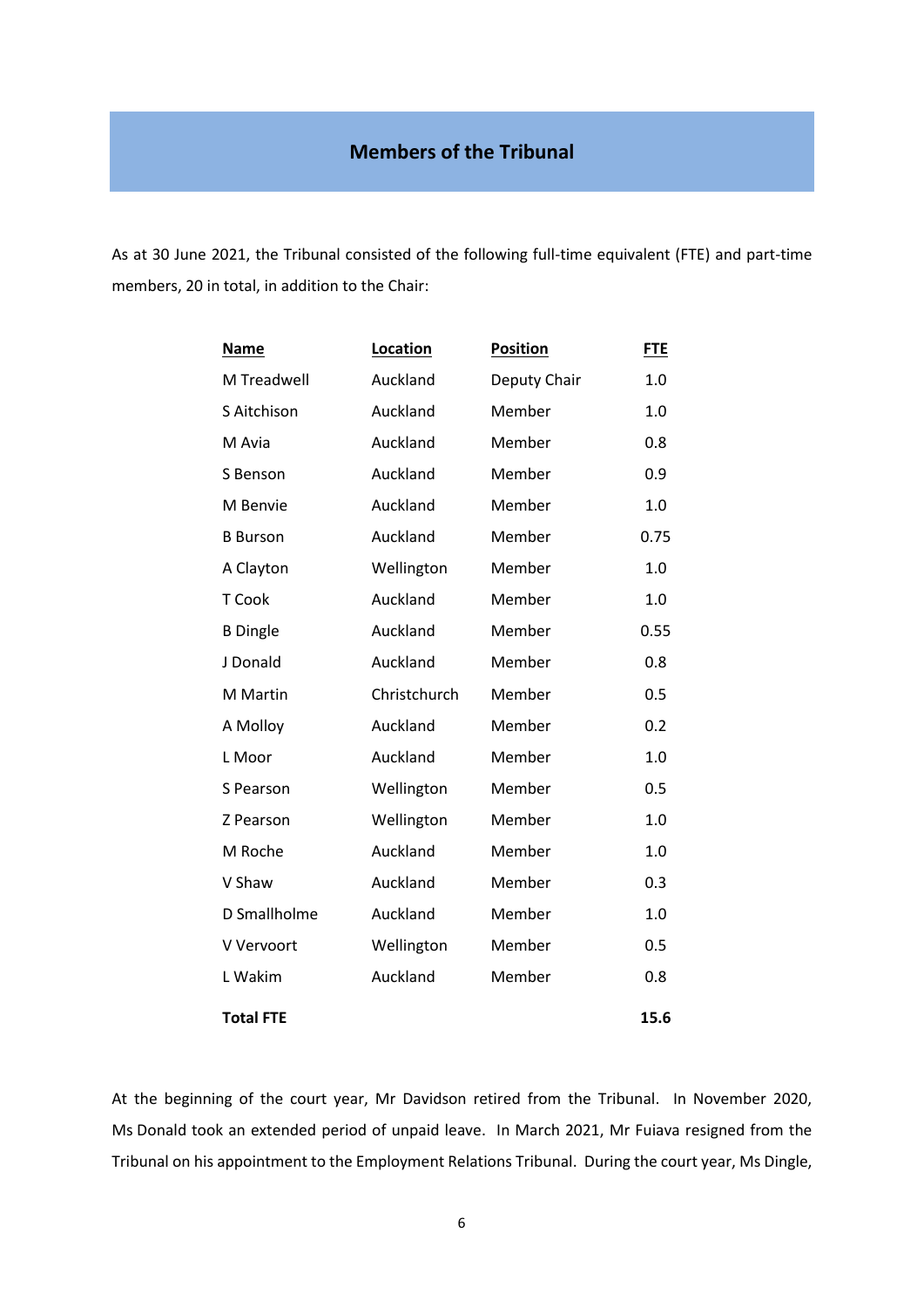Mr Molloy and Ms Shaw significantly reduced their commitment to the Tribunal. As at 30 June 2021, the total FTE of members has reduced to 15.6, compared with 18.4 at 30 June 2019.

Efforts were made in the Tribunal to foster a team spirit amongst the members and the administrative staff, and the Chair held a monthly birthday tea gathering open to all Auckland members and staff. The Chair visited the Wellington members and staff, and hosted lunch gatherings for members and staff there.

The Tribunal welcomed the Government's commitment to moving the remuneration of members from the Cabinet Fees Framework to the Remuneration Authority, with legislation to this effect to be introduced soon. The Tribunal also appreciated the Ministry of Justice's support for the development of terms and conditions for Tribunal members. There remains an urgent need for the Ministry of Justice to establish such terms and conditions, so that Tribunal members can be treated in a uniform manner and so that legitimate expectations can be clarified for the benefit of the members and the Ministry.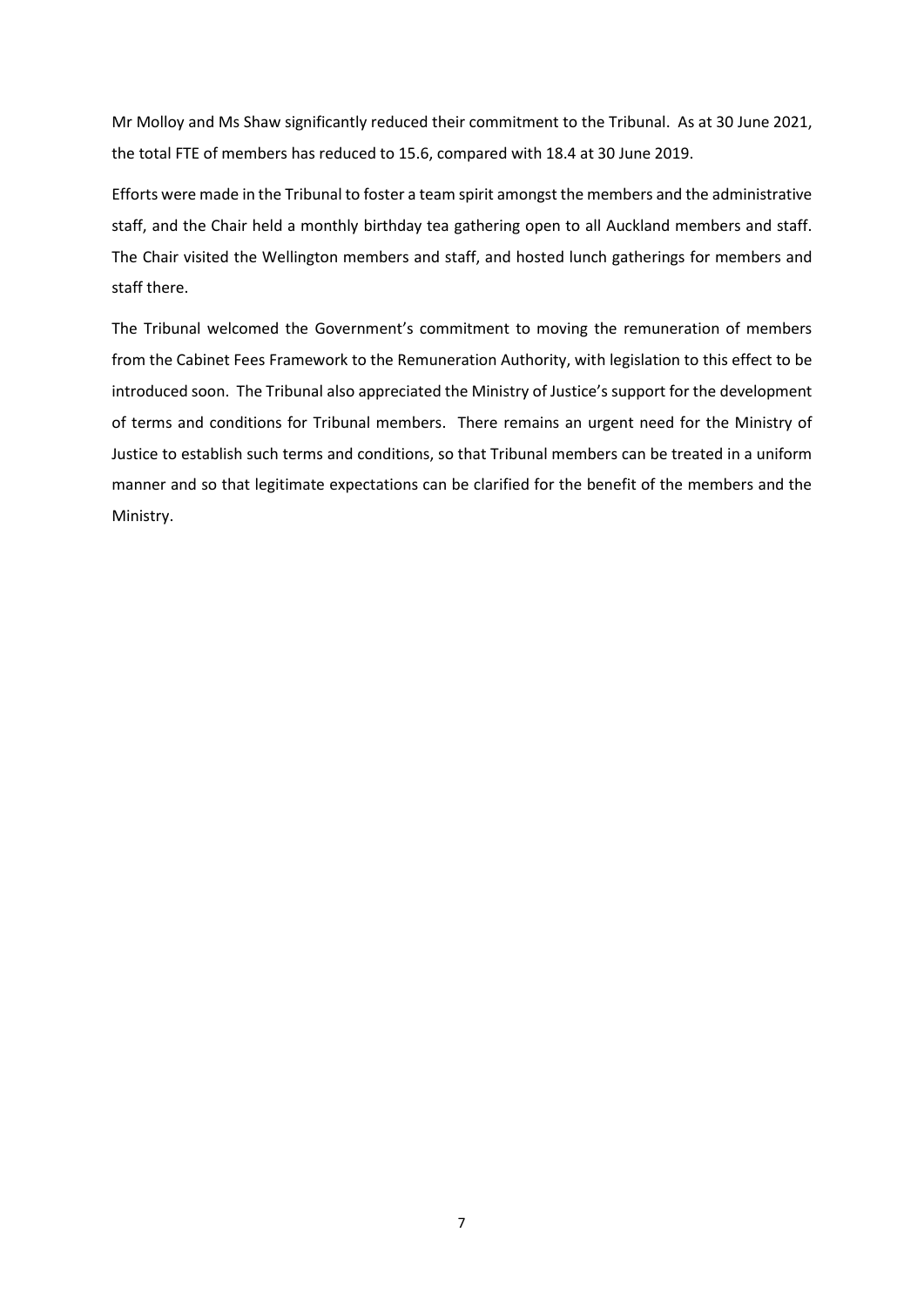### **Dispatch of Tribunal Business**

In terms of sections 220(1)(a) and 223 of the Act, the Chair is responsible for making arrangements to ensure the orderly and expeditious dispatch of business in the Tribunal.

#### *Performance Appraisal of Members*

In 2020/2021, the Chair continued the process (of the last seven years) of biannual performance appraisal meetings with each of the members. These meetings are designed to review performance over recent months (in terms of the number and timeliness of decisions), set targets for disposal of appeals, and discuss any other issues relating to the work of members.

#### *Internal Liaison*

There were monthly meetings of all members, and regular meetings of members involved in the Tribunal's four streams of work.

There continued to be a management committee which periodically met to discuss issues of concern and advise the Chair. The current committee comprises the Chair, Mr Treadwell (the Deputy Chair), Mr Burson (administration manager of the refugee and protection stream), Ms Smallholme (formerly Ms Donald) (administration manager of the residence stream), Ms Clayton (formerly Mr Molloy) (administration manager of the deportation resident stream), and Ms Dingle (formerly Ms Smallholme) (administration manager of the deportation non-resident stream).

#### *Appeal Forms and Templates*

In the past court year, the Tribunal's appeal lodgement forms were amended and updated by the Deputy Chair, Mr Treadwell, and the Service Manager, Ms Pesic, with the support of the Ministry of Justice.

To promote consistency of approach and presentation of Tribunal decisions, templates for the framework of decisions continued to be used by Tribunal members. The templates have been reviewed on an ongoing basis.

8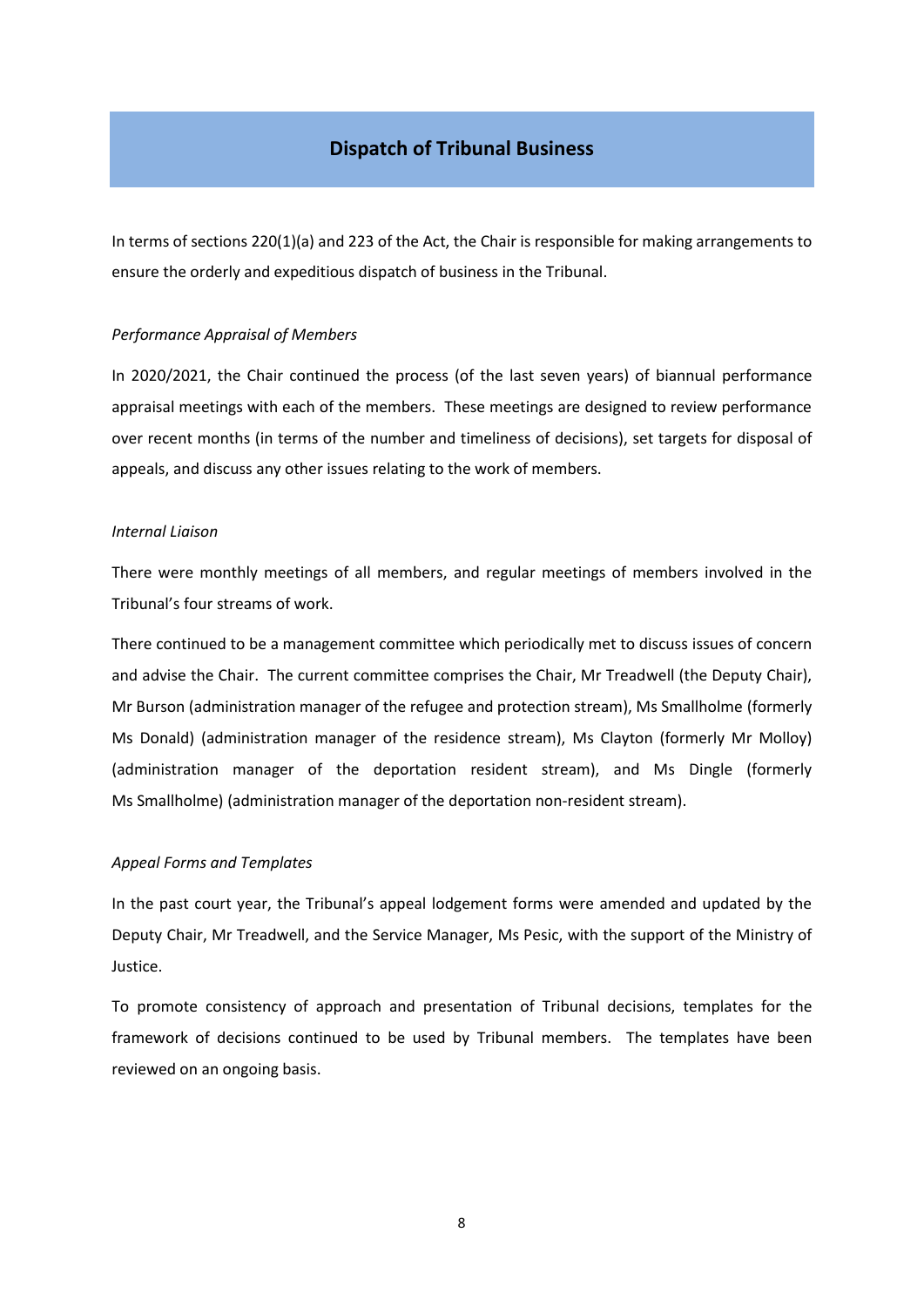#### *Practice Notes*

In terms of section 220(2)(a) of the Act, the Chair of the Tribunal may issue Practice Notes for the purpose of regulating the practice and procedure of the Tribunal. The Practice Notes are designed to provide guidance to members of the legal profession, immigration advisers, and those appearing in person before the Tribunal. The Tribunal maintained Practice Notes in the four streams of the Tribunal's jurisdiction, and also a Publication Practice Note to clarify the Tribunal's stance on protecting the confidentiality of certain classes of appellants.

#### *Practice Manuals and Procedures Indices*

In the past court year, the Chair and senior members of the Tribunal compiled Practice Manuals for the residence and deportation non-resident streams, and Procedures Indices for the deportationresident and refugee and protection streams. These compilations are intended to provide guidance on the procedural and jurisprudential aspects of appeals in each of the Tribunal's streams of work.

#### *Website and Synopses of Decisions*

An important objective of the Tribunal is to provide public access to the Tribunal's work, in the interests of promoting greater accountability, awareness and understanding. The Tribunal maintained its website database of searchable, published decisions of the Tribunal (with abstracts), which provided a valuable resource for Tribunal members, higher courts, counsel, representatives, appellants and the wider public.

Whereas in earlier court years, there was a significant backlog in the preparation of abstracts (synopses) of Tribunal decisions, the Tribunal, in the past court year, continued the system whereby abstracts were compiled as soon as decisions were ready to release, so that there is no likelihood of future backlogs occurring.

The Tribunal's website has included, not only its own decisions, but also those of three of its four predecessor bodies. In the past court year, a compilation was made of decisions of the fourth predecessor tribunal (the Deportation Review Tribunal), and these decisions will be loaded onto the website shortly. The decisions have abstracts and will be searchable. The compilation was made by the Chair, Mr Treadwell and the Tribunal's Legal and Research Advisor team.

#### *External Liaison*

The Tribunal functions as a unit within broader structures and is required to liaise with other interested bodies. In the past year, the Chair and/or Tribunal members and staff met:

9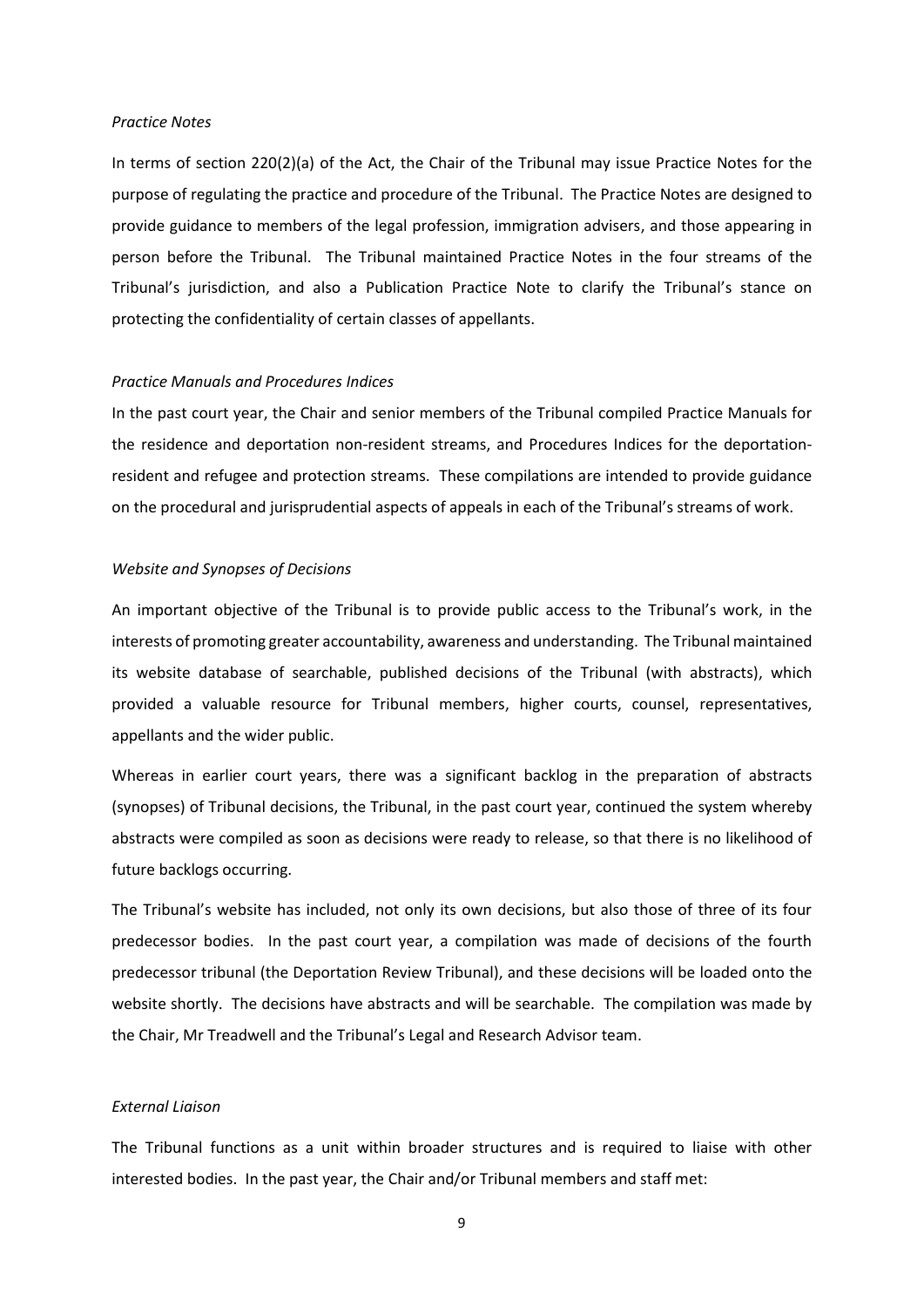- Mr Phil Twyford, Associate Minister of Immigration;
- Representatives of the New Zealand Law Society, the Auckland District Law Society, and counsel from MBIE;
- The General Manager of Refugee and Migrant Services and the manager of the Refugee Status Unit;
- Staff members of MBIE.

The Chair also attended a series of workshops, with other heads of bench, on the development of terms and conditions for Tribunal members.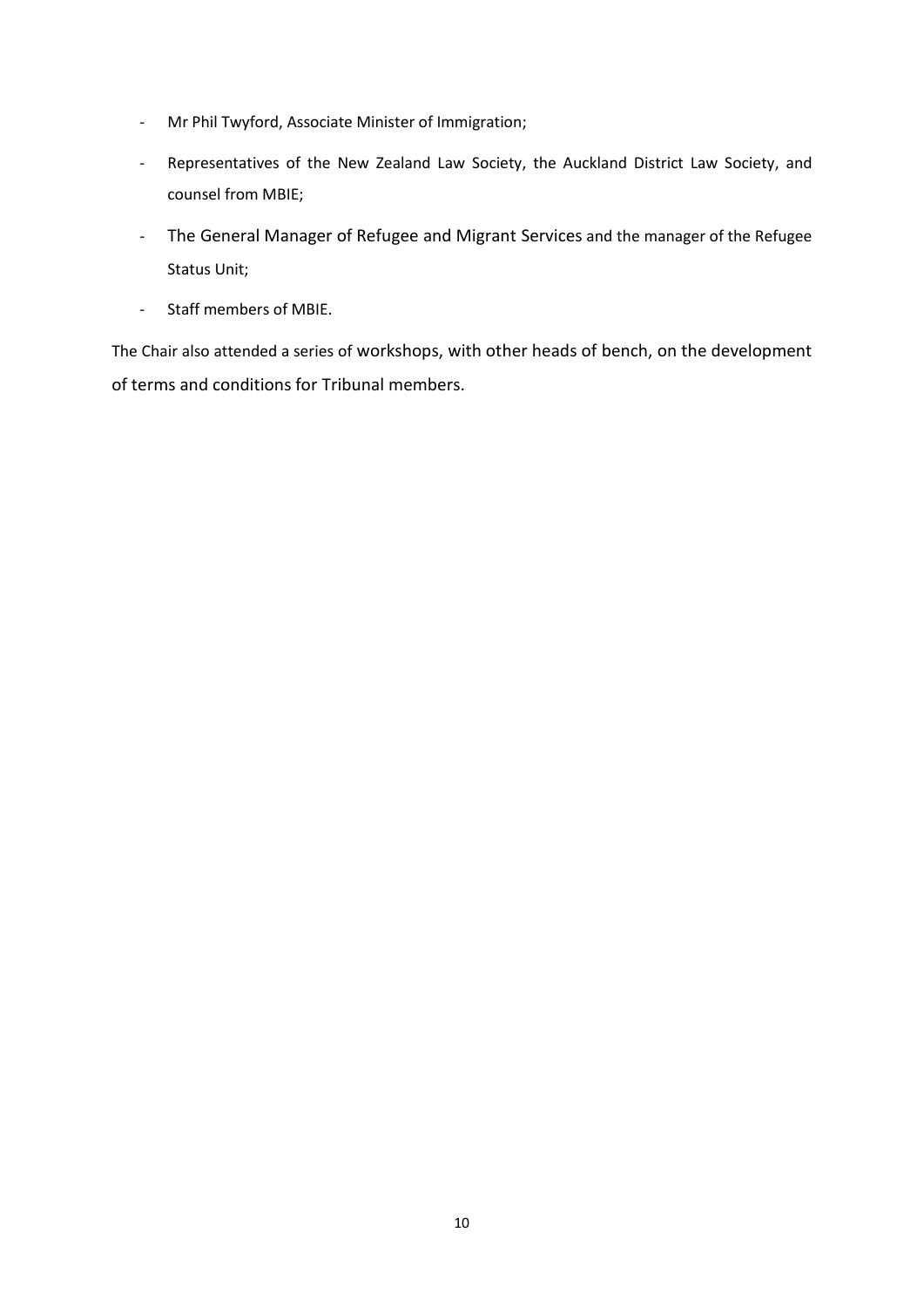#### **Education, Training and Professional Development of Members**

In terms of section 220(1)(b) of the Act, the Chair is responsible for directing the education, training, and professional development of members of the Tribunal. During the current year, the following measures were put in place to facilitate these objectives.

#### *Education and Training*

In September 2020, there was a presentation by Stephen Dunstan (MBIE General Manager); in October 2020, the Chair presented on the Unjust and Unduly Harsh test in humanitarian cases; and, in November 2020, Ms Donald led a session on disclosure.

In late November 2020, a day's training session on issues affecting children was held for members of the refugee and protection stream. This session was followed by a day's training event for all members on a variety of topics presented by the Chair and members, with a guest speaker. On the following day, the Tribunal celebrated its 10th anniversary, with reflections from the Chair and senior members and staff, presentations by Judge Lawrence Hinton (the National Executive District Court Judge), Andrew Kibblewhite (Chief Executive and Secretary for Justice) and Stephen Dunstan.

In March 2021, the Chair presented a session on pending court proceedings in deportation nonresident appeals.

#### *Professional Development*

The biannual performance appraisal meetings (noted above) supported the professional development of members. Monthly newsletters provided members and administrative staff with information on the Tribunal and its performance, and attached a summary of upcoming events in New Zealand and overseas.

The system of peer review remained an important aspect of ongoing professional development in the Tribunal. Every decision produced by a member is sent in draft form to a colleague experienced in the stream for review and feedback. This process is designed to enhance the quality and consistency of decisions produced by the Tribunal.

Members may, on work time (with the Chair's approval), undergo training, attend conferences and give conference presentations, and liaise with relevant bodies and persons overseas. Some of these

11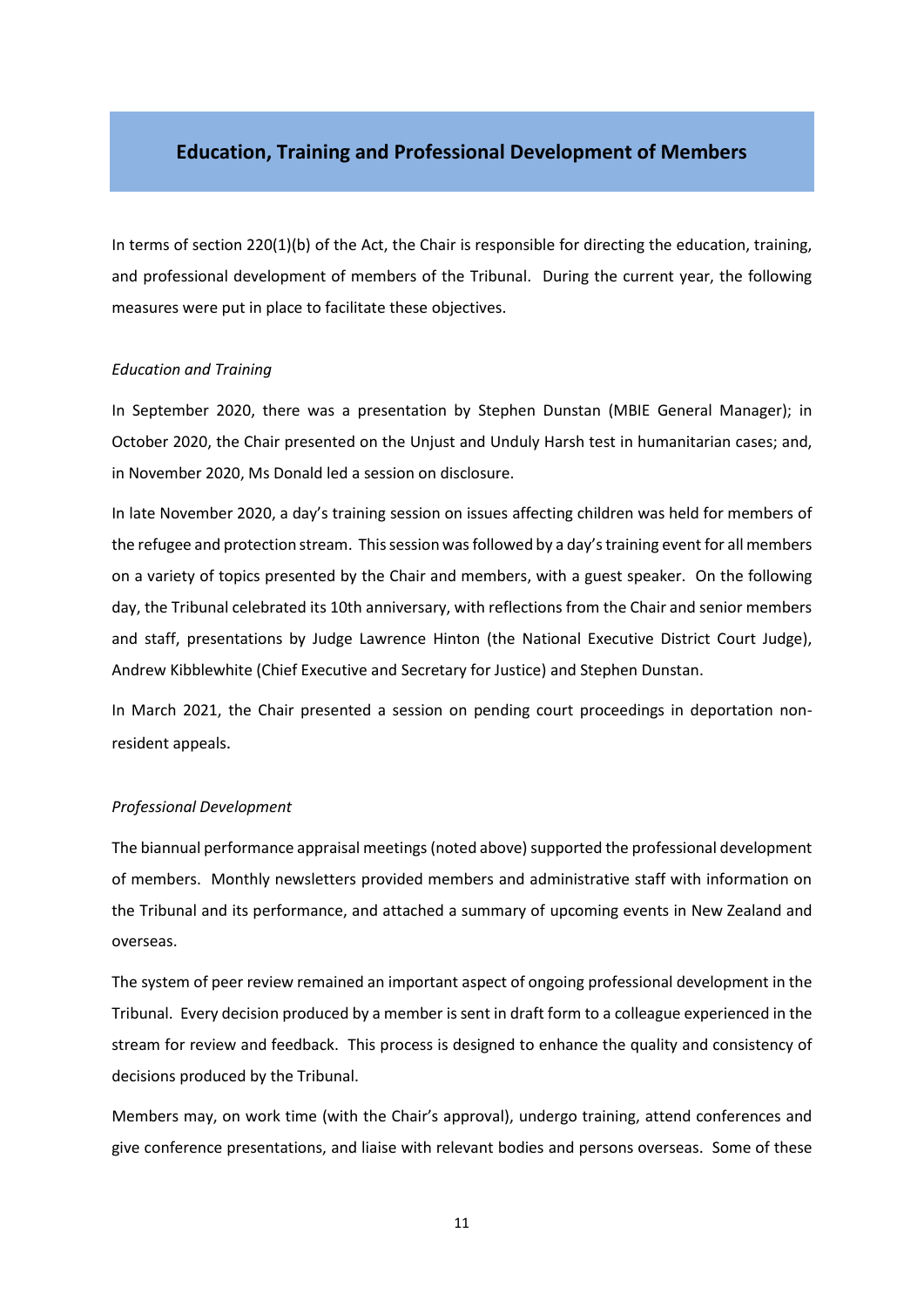attendances are self-funded by members, but the Ministry provides a contribution to expenses where appropriate. The Chair and members engaged in the following outside activities:

- The Chair (via Zoom) gave a presentation lecture on the Tribunal to the Migration and Refugee Law class at Victoria University; and he presented a lecture on the Tribunal to the "Specialist Immigration Areas" class of the Toi-Ohomai Institute of Technology.
- The Chair and Mr Burson presented a "webinar" on the impact of COVID-19 on Tribunal appeals to members of the New Zealand Law Society.
- − Mr Treadwell (via Zoom) gave training to the Norwegian Tribunal, the Directorate of Immigration; and to Taiwanese lawyers and NGOs, through the Asia Pacific Refugee Rights Network. He also gave a guest lecture to the Immigration and Refugee Law course at Otago University; and assisted in the project for the implementation of the recommendations of the Casey Review, undertaken by MBIE.
- − Mr Treadwell, Ms Dingle and Mr Molloy served on the Asia Pacific Council of the International Association of Refugee and Migration Judges (IARMJ), participating in regular international meetings, and developing training and capacity-building activities for the region.
- − Ms Avia, Ms Moor, Ms Z Pearson, Ms Roche and Ms Wakim attended (remotely) the Council of Australasian Tribunals (COAT) 2021 national online conference.
- Ms Avia, Mr Molloy, Ms Moor and Ms Smallholme attended (remotely) the University College London seminar on "Queer Refugees, Western Stereotypes, and the Denial of International Persecution Protection due to Multi-Layered Marginalisation".
- Ms Avia and Ms Moor attended (remotely) the IARMJ seminar on "The Child in Migration and Protection Law".
- − Ms Dingle, Ms Donald and Ms Wakim gave presentations at the annual Wolters Kluwer CCH Immigration Law Conference, and Ms Avia, Mr Benson, Ms Cook and Ms Roche also attended.
- − Ms Moor and Ms Wakim attended (remotely) the UNSW Kaldor Centre conference.
- − Ms Moor and Ms Smallholme attended the International Association of Women Judges' conference.
- Ms Moor, Ms Z Pearson, and Ms Roche attended (remotely) the NZ Law Society seminar on "Questioning Vulnerable People - Best Practice".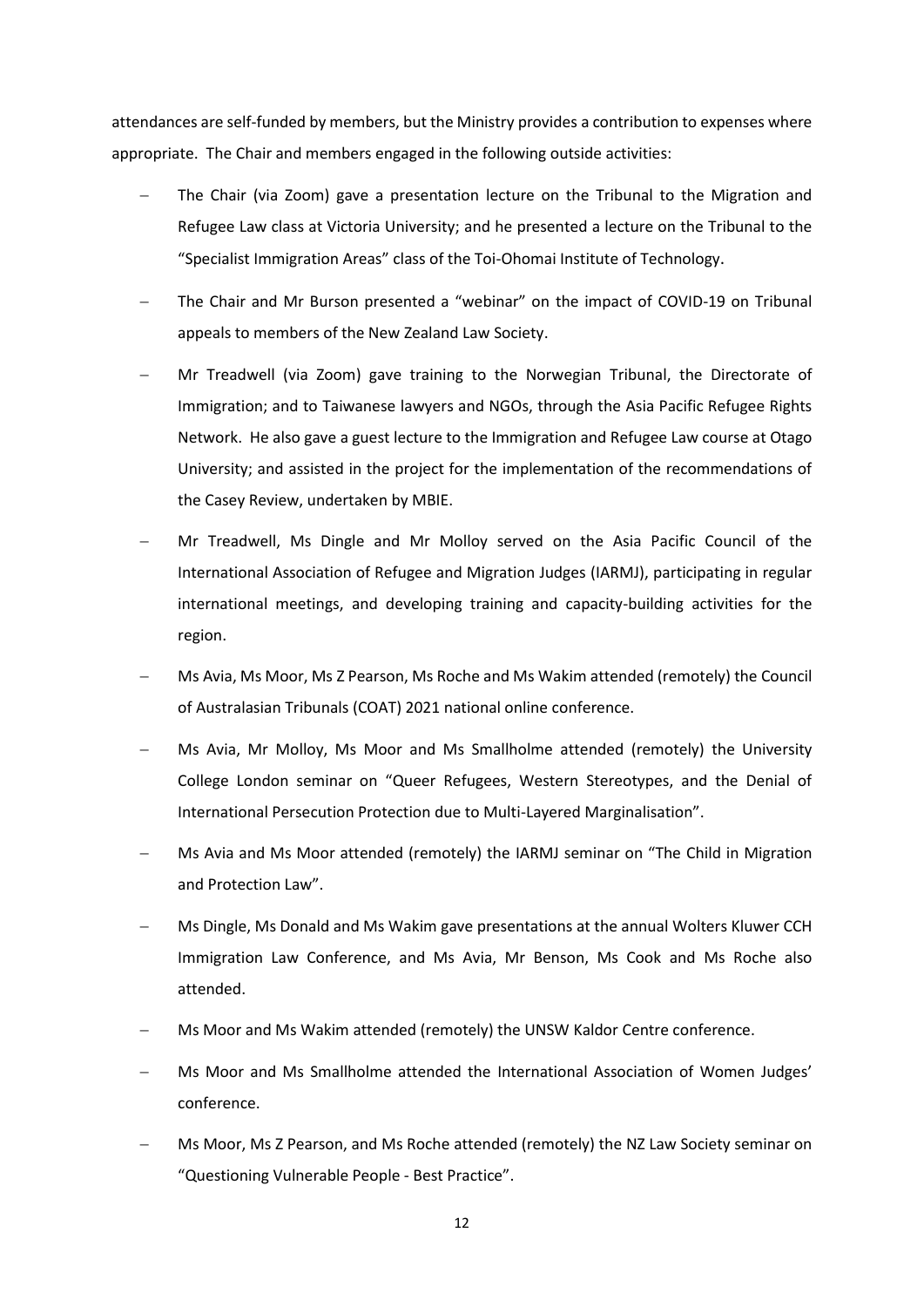- − Ms Aitchison attended (remotely) the keynote presentation by James Hathaway, at the RLI 5th Annual Conference, "Is 'Ageing Gracefully an Ageist Critique'?".
- − Mr Benson attended (remotely) an NZLS seminar on Parole Board hearings.
- − Mr Burson participated (remotely) in two expert meetings on Climate Change, Disasters and International protection, hosted by the UNHCR; presented (remotely) on Child Specific Forms of Persecution at a webinar for the Asia Pacific Chapter of the IARMJ; and attended (remotely) a session on "Elements of the Refugee Definition", at the 5th Annual Conference of the Refugee Law Initiative, University of London.
- − Ms Dingle continued to liaise with UNHCR in regard to a refugee case in Vanuatu.
- − Ms Roche acted as the Rapporteur for the IARMJ Judicial Resilience and Well Being Working Party.

Due to the intense and stressful nature of some aspects of the Tribunal's work, a confidential counselling service is made available to members for work-related issues. The guest speaker at the November 2020 training spoke on trauma-informed practice, and the refugee stream is currently trialling some trauma- informed hearing practices.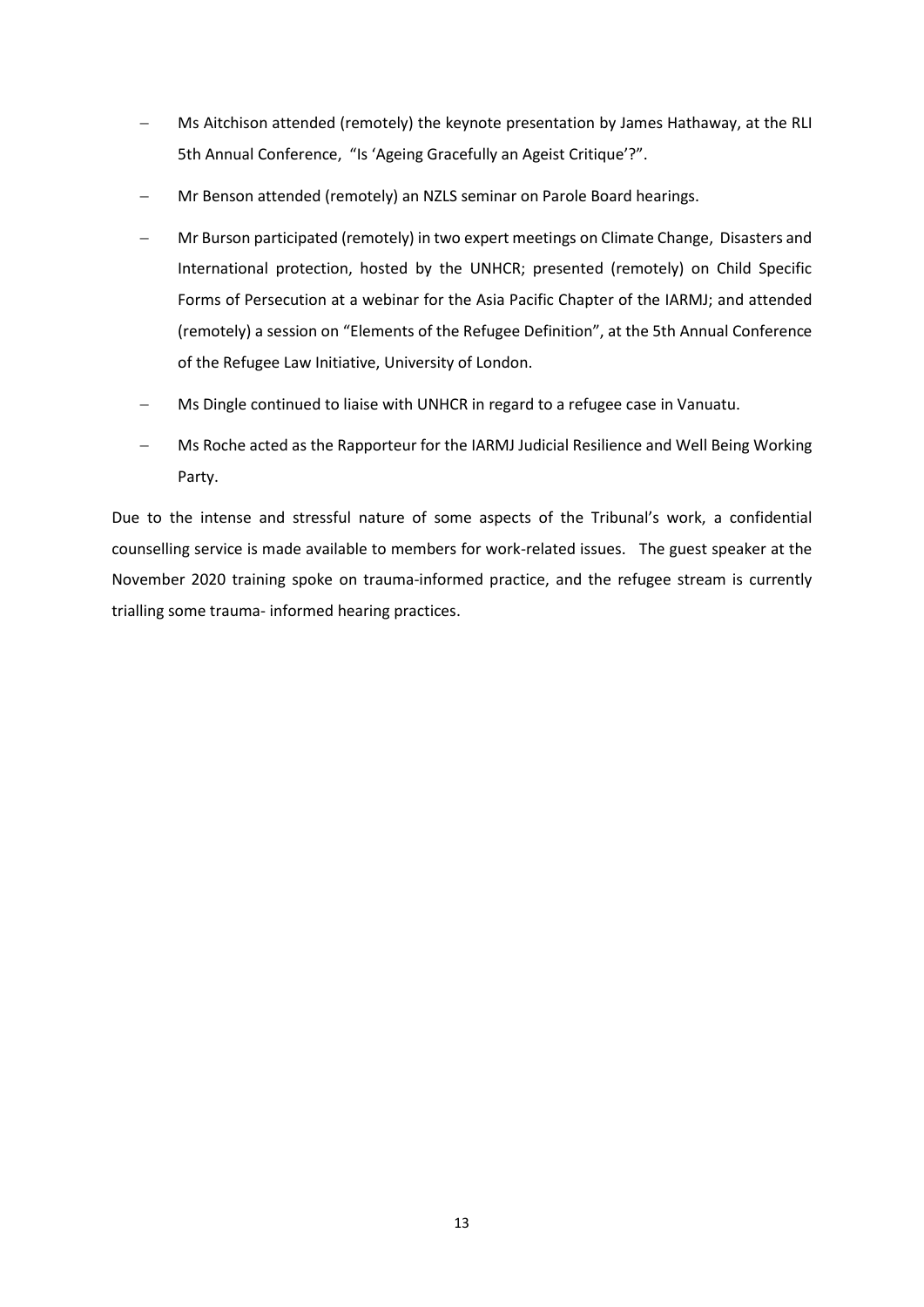#### **Number and Disposal of Appeals in the Tribunal**

The Tribunal started the 2020/2021 year with 352 appeals on hand, of which 261 were disposable appeals. (Disposable appeals exclude those appeals where the deportation liability of the appellant has been suspended by the Minister of Immigration, and so cannot be heard by the Tribunal during the period of suspension.) The Tribunal received 1,084 new appeals, which was 28% more than in the previous year.

In the 2020/2021 year, the Tribunal finalised 1,081 appeals, comprising 874 decisions and the rest were withdrawn, dispensed with or determined to be invalid. The output of the Tribunal was 9% higher than in the 2019/2021 year, despite a significant ongoing decline in the number of active members of the Tribunal, and repeated disruptions caused by the COVID-19 pandemic (particularly in the Auckland region). The overall result was a marginal increase in the total number of appeals on hand (by 3), to 355 appeals, and disposable appeals increased, by 47, to 308. The Chair produced 145 decisions (over 16% of the total number) during the year, thus completing 1,379 decisions (17% of the total) across all four streams over the last seven years.

The Tribunal continues to be "in flow", without a backlog of work on hand. Appeals in the paperbased streams (residence and deportation non-resident) can normally be allocated soon after they are received and made ready to be decided. Appeals in the hearing-based streams (deportation resident and refugee and protection) can normally be scheduled for hearing as soon as they are received. The overall effect is that the Tribunal now effectively meets a key objective of the Immigration Act 2009, which is to determine appeals "with all reasonable speed" (section 222(1)) and in an expeditious manner (sections 220(1)(a)(i) and 223(1)).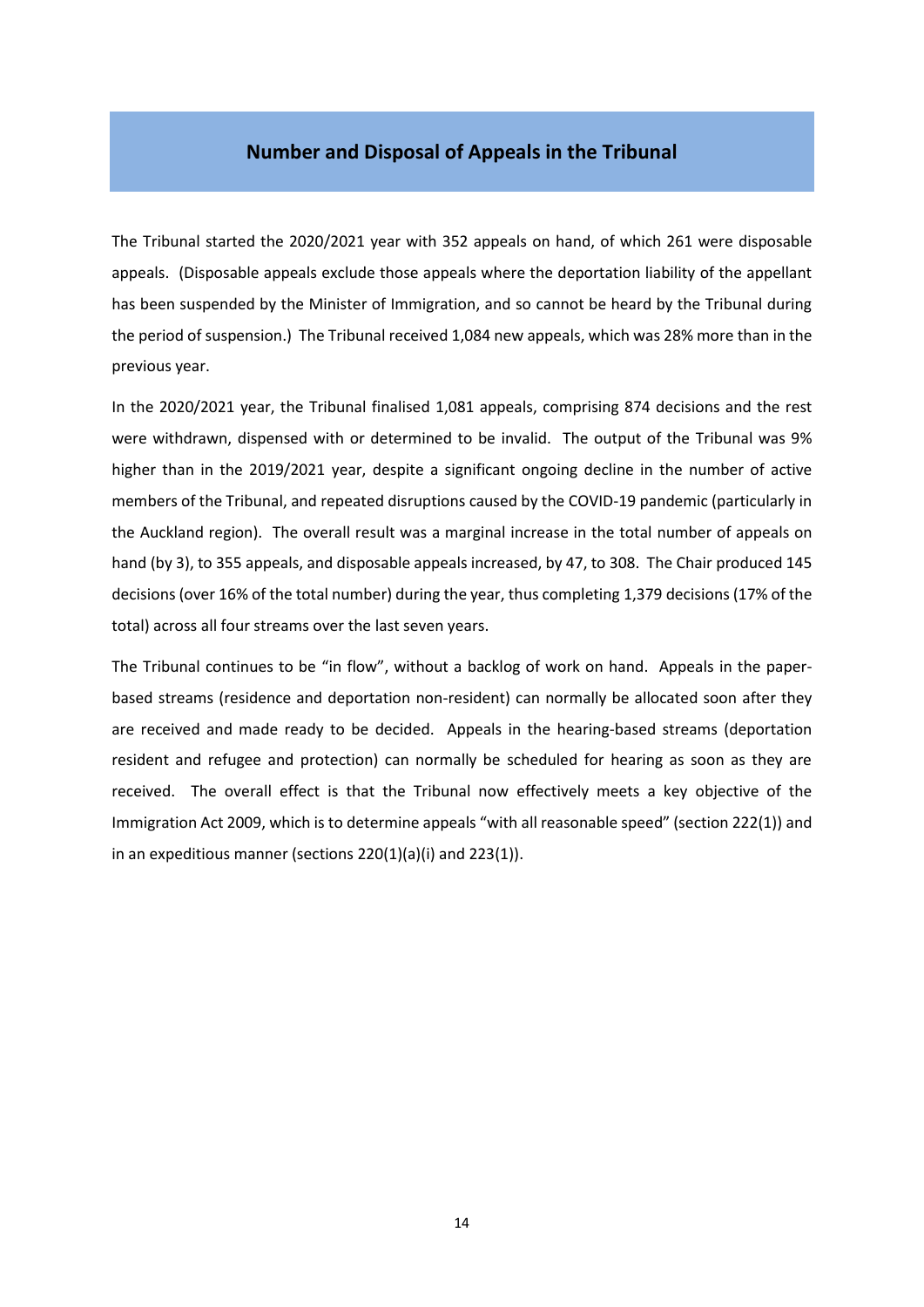

# **Total Number of New Appeals and Disposals 2020/2021**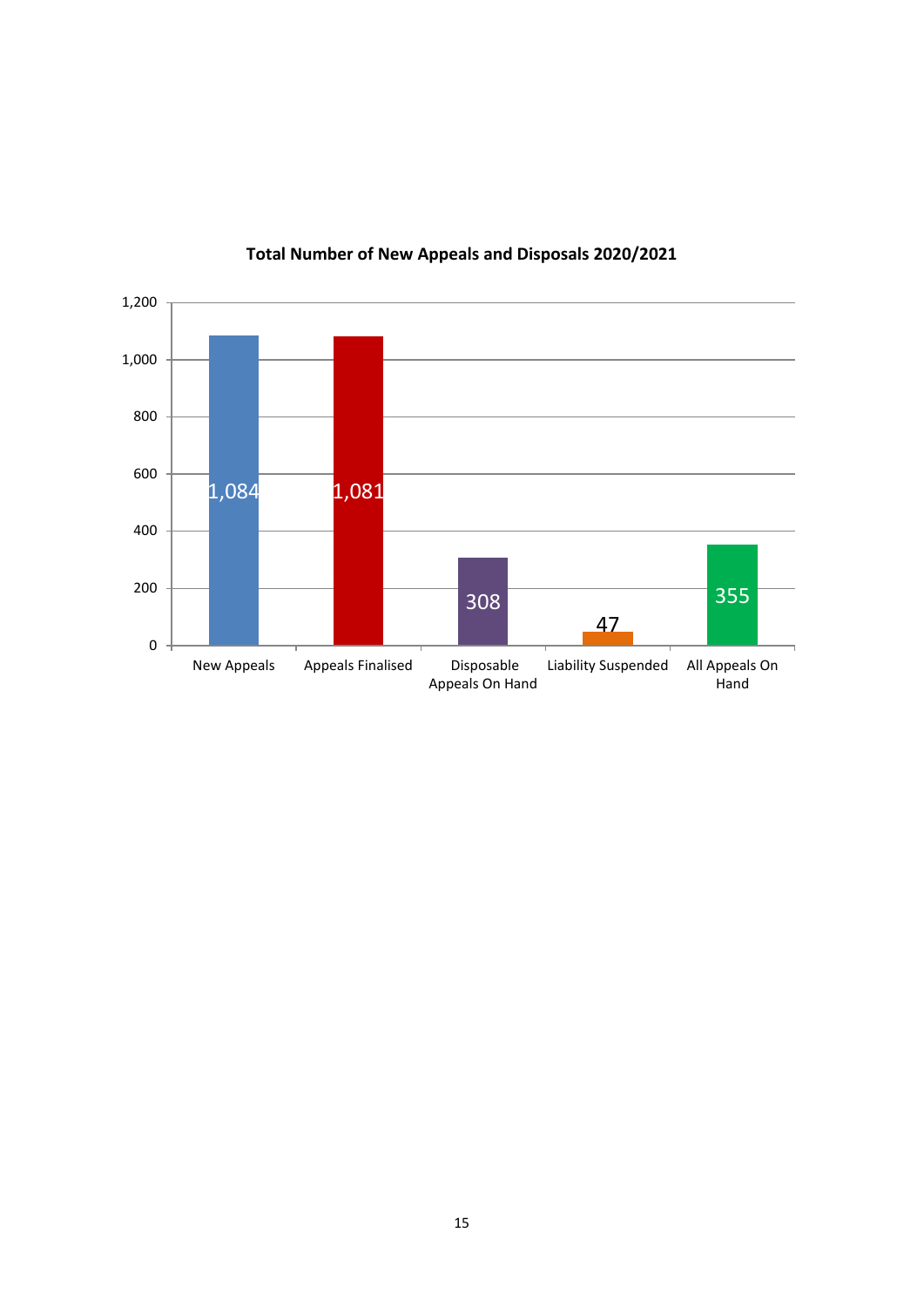#### **Nature of Appeals in the Tribunal**

As indicated above, there are four primary streams of work in the Tribunal, corresponding to the four former Tribunals that were amalgamated in November 2010 to form the present Tribunal. The work streams are the residence, deportation non-resident, deportation-resident, and refugee and protection streams. As noted above, appeals in the first two streams are decided on the papers and appeals in the latter two streams are decided after a hearing.

During the past year there was a reduction in the number of disposable deportation-resident appeals by over 60%, and a 28% reduction in the number of refugee and protection appeals on hand. An increase in the residence and deportation (non-resident) streams of work was recorded. Of the disposable appeals on hand, the Tribunal began the year with 22% of its appeals on hand being residence appeals, 36% deportation non-resident appeals, 36% refugee and protection appeals, and 6% disposable deportation-resident appeals. The Tribunal ended the year with 41% of its appeals on hand being residence appeals, 35% deportation non-resident appeals, 22% refugee and protection appeals, and 2% disposable deportation resident appeals.

Included in the Tribunal's statistics are deportation-resident appeals where deportation liability has been suspended by the Minister of Immigration. Persons subject to suspended liability were previously required to lodge a deportation appeal 28 days after the date of service of a deportation liability notice. The Statutes Amendment Act 2019, section 67, now allows persons subject to suspended liability to defer lodging an appeal with the Tribunal against their liability for deportation until they are served with a reactivation notice. As at 30 June 2021, the Tribunal still has 47 suspended liability appeals lodged before this amendment came into force, which demonstrates a 48% decline in volume. It is noted that some appellants continue to exercise their right to lodge an appeal within 28 days after service of a deportation liability notice.

The Appendix, at the end of this report, contains charts and graphs which track the work of the Tribunal, over time*.*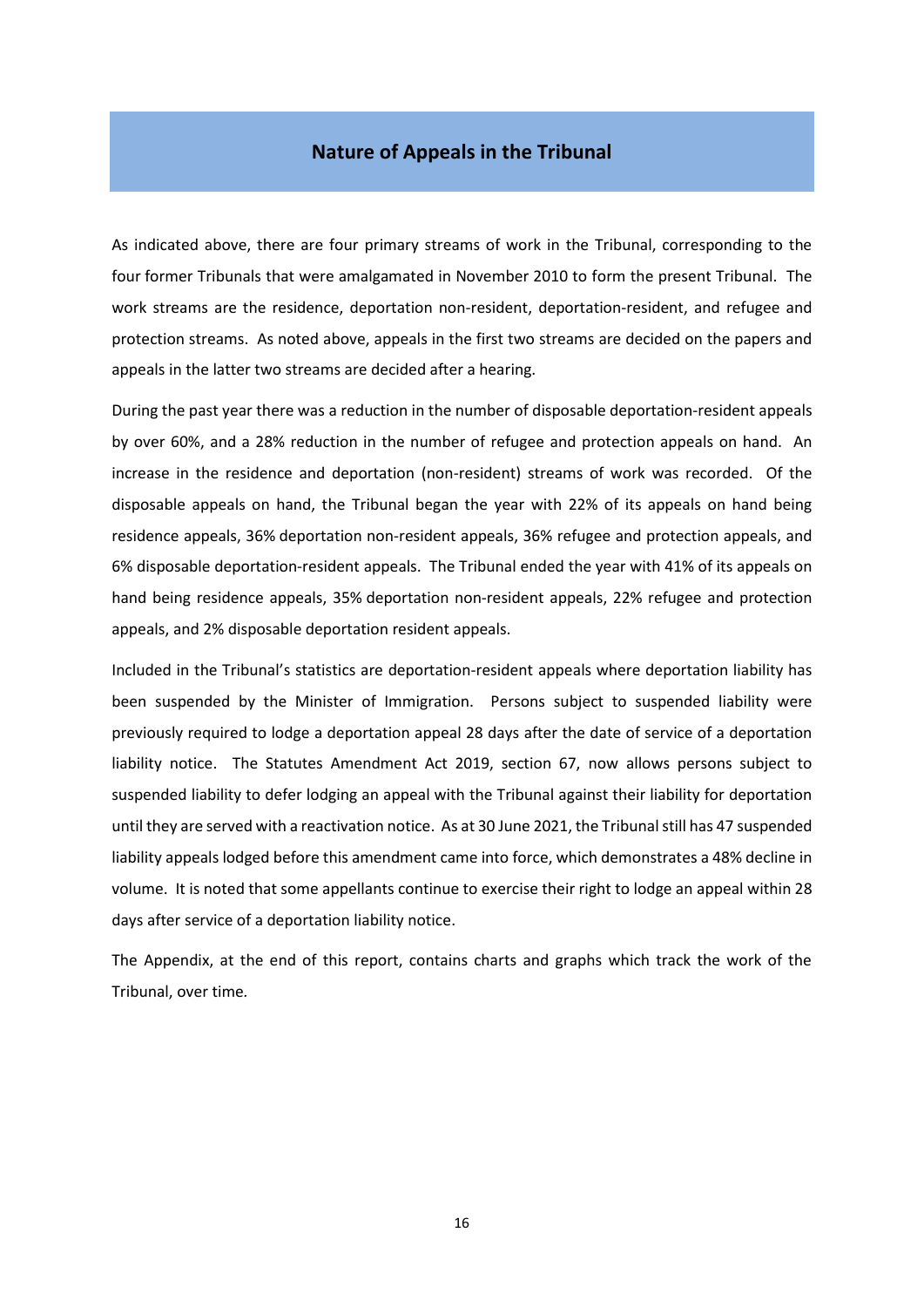

**Disposable Appeals on Hand at 30 June 2020**



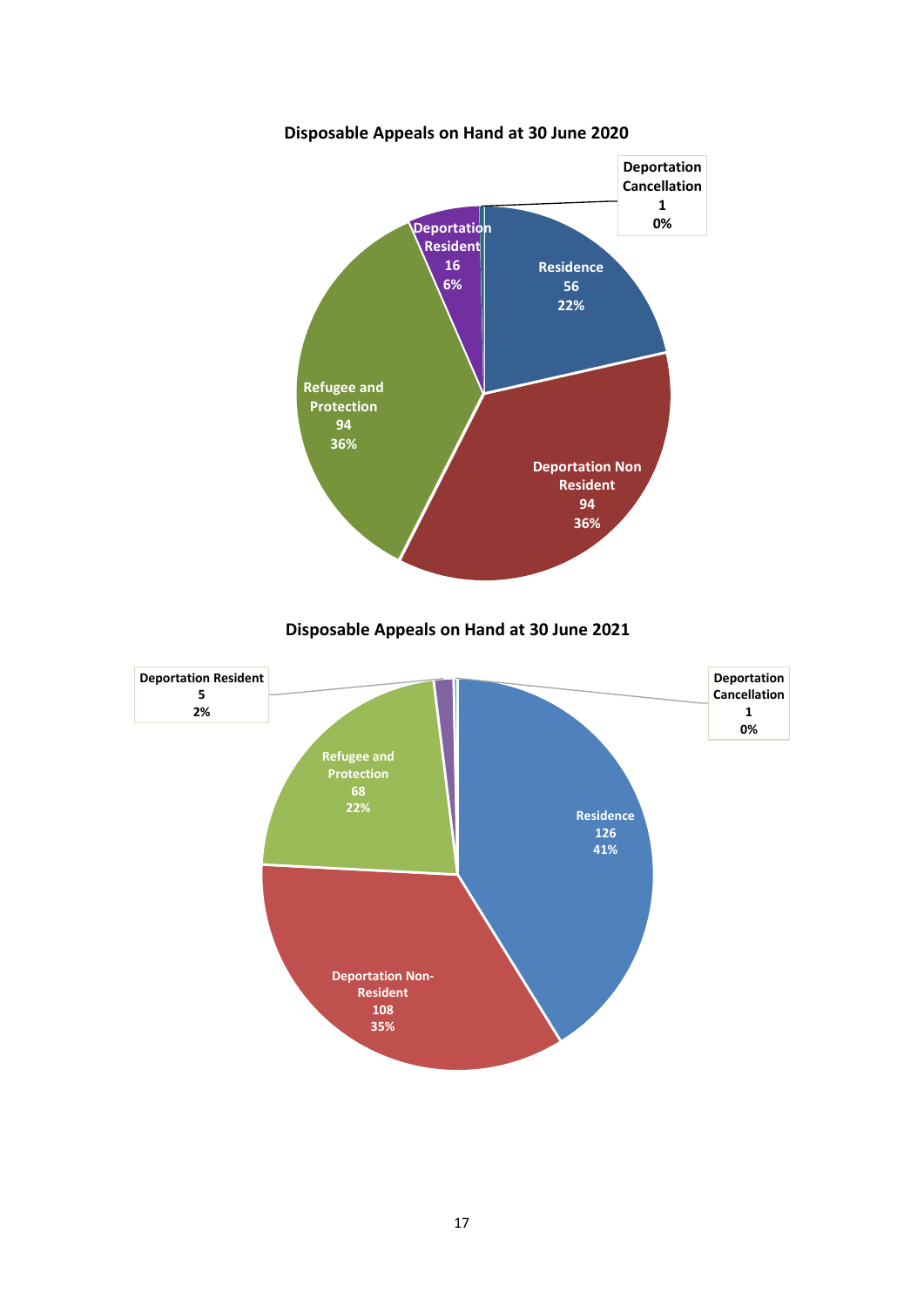## **Timeliness of Tribunal Decision-making**

The expeditious despatch of appeals in the Tribunal is a key objective of the Act (sections 220, 222 and 223). The Tribunal is keenly aware that the decisions made by it are of considerable importance to appellants, and that prompt delivery of outcomes is a hallmark of the effective administration of justice. The Tribunal has concentrated on addressing its oldest appeals where possible. Each month, the Chair monitors the flow of Tribunal business (particularly aged decisions), and timeliness of decision-making is part of the performance appraisal of members.

Considerable progress has been made in the timeliness of Tribunal decisions. Seven years ago, the average number of days from receipt of an appeal to the release of the decision was 364 days (12 months). By the end of June 2021, this period had reduced to 146 days (less than five months). Part of the reason for the overall improvement in timeliness is that the average time taken by members, from allocation of file or last hearing to the decision, is now only 18 days. The progress in timeliness has been assisted by the work of the case managers who ensure that all files are fully prepared prior to allocation.

The Tribunal has at times been delayed in finalising appeals where it has considered the grant of residence status and therefore required police clearance certificates for the appellants concerned. The Ministry of Justice is presently working towards the Tribunal having access to conviction histories held by the Ministry, which will obviate the need in many cases for the Tribunal to request clearance certificates from the Police Vetting Unit.

The one stream where the Tribunal continues to have limited ability to control the time between lodgement and decision is the deportation-resident stream. The Tribunal has no control over the passage of time where deportation liability has been suspended by the Minister and the person concerned has lodged an appeal directly after issue of the deportation liability notice. The suspension can be for up to five years, meaning that the Tribunal has to hold such appeals, unresolved, for a period of time.

*See chart F.3; F.4; F.5.*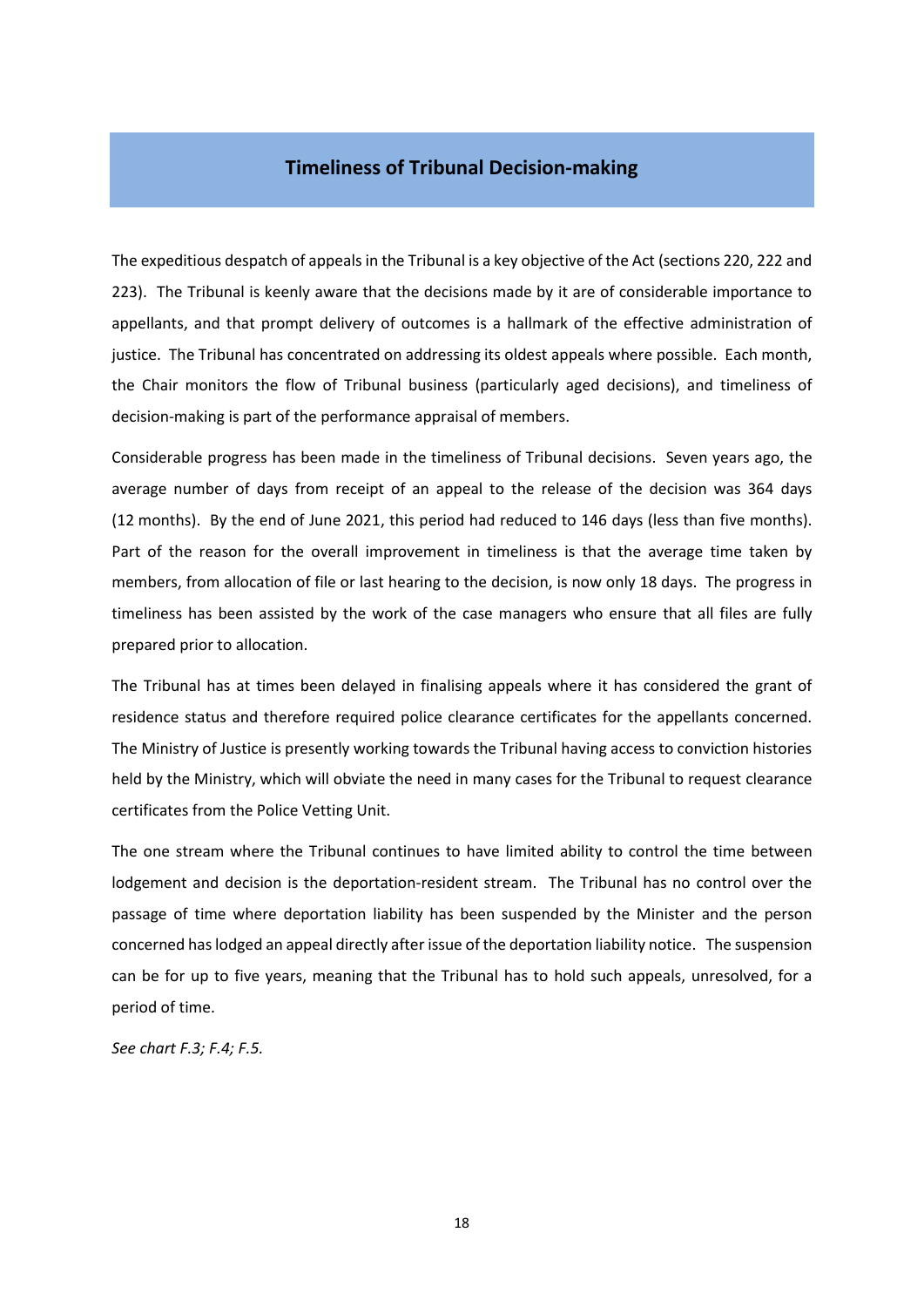## **Outcomes of Appeals in the Tribunal**

Of the decisions released by the Tribunal in the past year, 43% resulted in the appeal being declined, and 47% of appeals were allowed. A further 10% (all residence appeals) found that the decision of Immigration New Zealand was correct but referred the decision to the Associate Minister of Immigration, as special circumstances were identified.

The largest proportion of appeals declined was in the deportation resident stream (59%), followed by the refugee and protection stream (52%), deportation non-resident stream (49%), and residence stream (44%, plus 21% referred to the Associate Minister as so-called "F decisions").

In the previous court year, 56% of appeals were declined, 36% were allowed, 8% were referred to the Minister. In the present court year, more appeals were allowed in all four streams, with COVID-19 factors playing an influential role in many cases.



#### **Outcome of Appeals 2020/2021**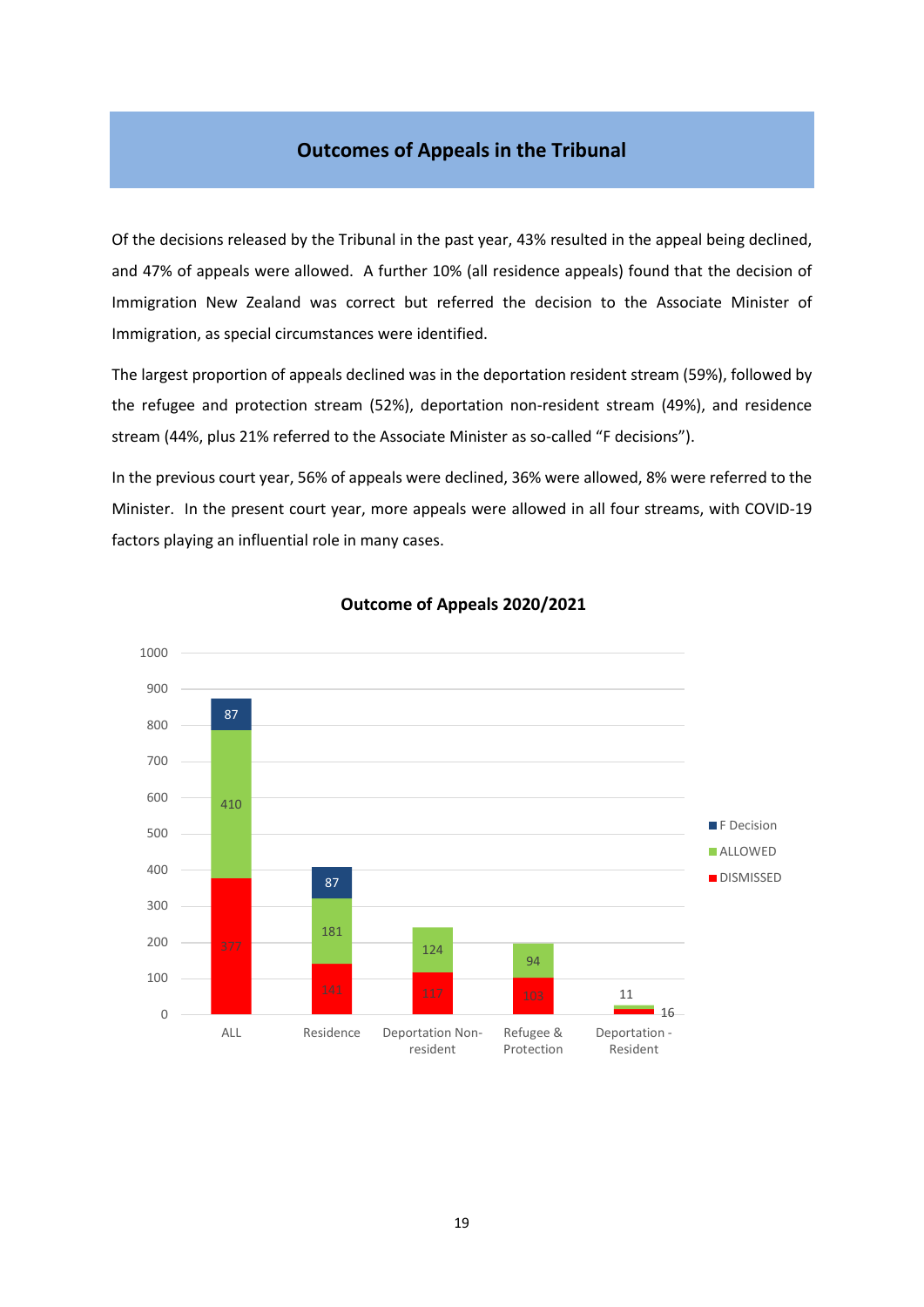# **Outcome of Appeals 2020/2021**

| <b>Outcome</b>              | <b>Dismissed</b> | <b>Allowed</b> | <b>Referred to</b><br><b>Minister</b> | <b>TOTAL</b> |
|-----------------------------|------------------|----------------|---------------------------------------|--------------|
| <b>ALL</b>                  | 377              | 410            | 87                                    | 874          |
| Residence                   | 141              | 181            | 87                                    | 409          |
| Deportation<br>Non-resident | 117              | 124            |                                       | 241          |
| Refugee and<br>Protection   | 103              | 94             |                                       | 197          |
| <b>Deportation Resident</b> | 16               | 11             |                                       | 27           |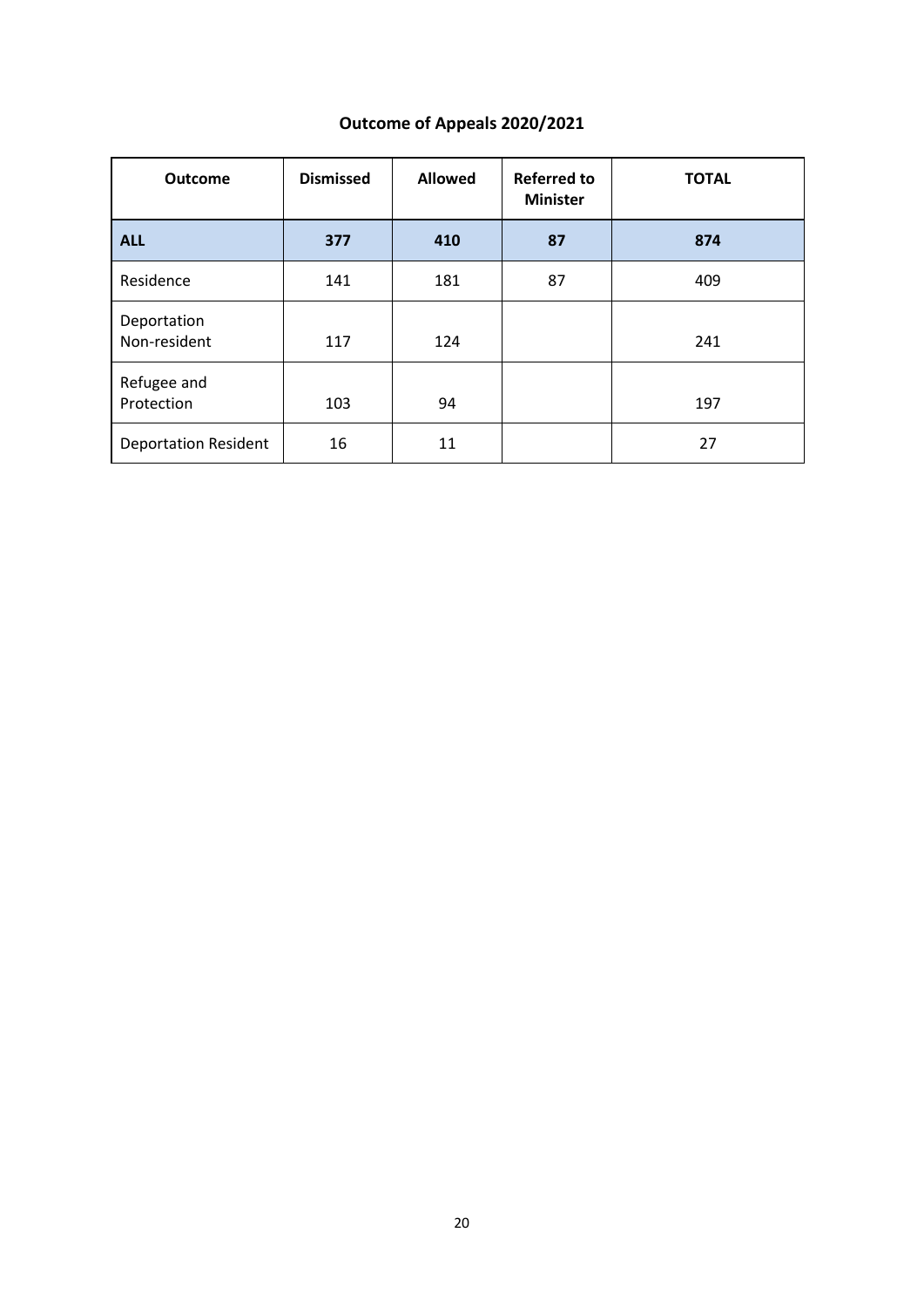# **Judicial Reviews/Appeals**

Appellants have the right of appeal on point of law, and the right of judicial review, from decisions of the Tribunal to the High Court (see sections 245 and 247 of the Act). One measure of the quality of the Tribunal's decisions is the low number of its decisions that are successfully appealed or judicially reviewed. In the past court year, there were 11 appeals and/or judicial review applications lodged in the High Court. These constituted 1.3% of the Tribunal's 874 decisions released in the year, less than half of the previous year of 3%. Only one matter was remitted back to the Tribunal (by consent).

There have been 288 appeals (2.5%) from the 11,247 decisions released by the Tribunal since its commencement. Of the 255 applications to appeal or seek judicial review that have been finalised, 59% were dismissed, 12.5% were allowed or settled by consent, and the rest were withdrawn, struck out or discontinued. A total of 29 matters are yet to be determined, including some matters that are subject to further appeal to the Court of Appeal, following an initial dismissal by the High Court.



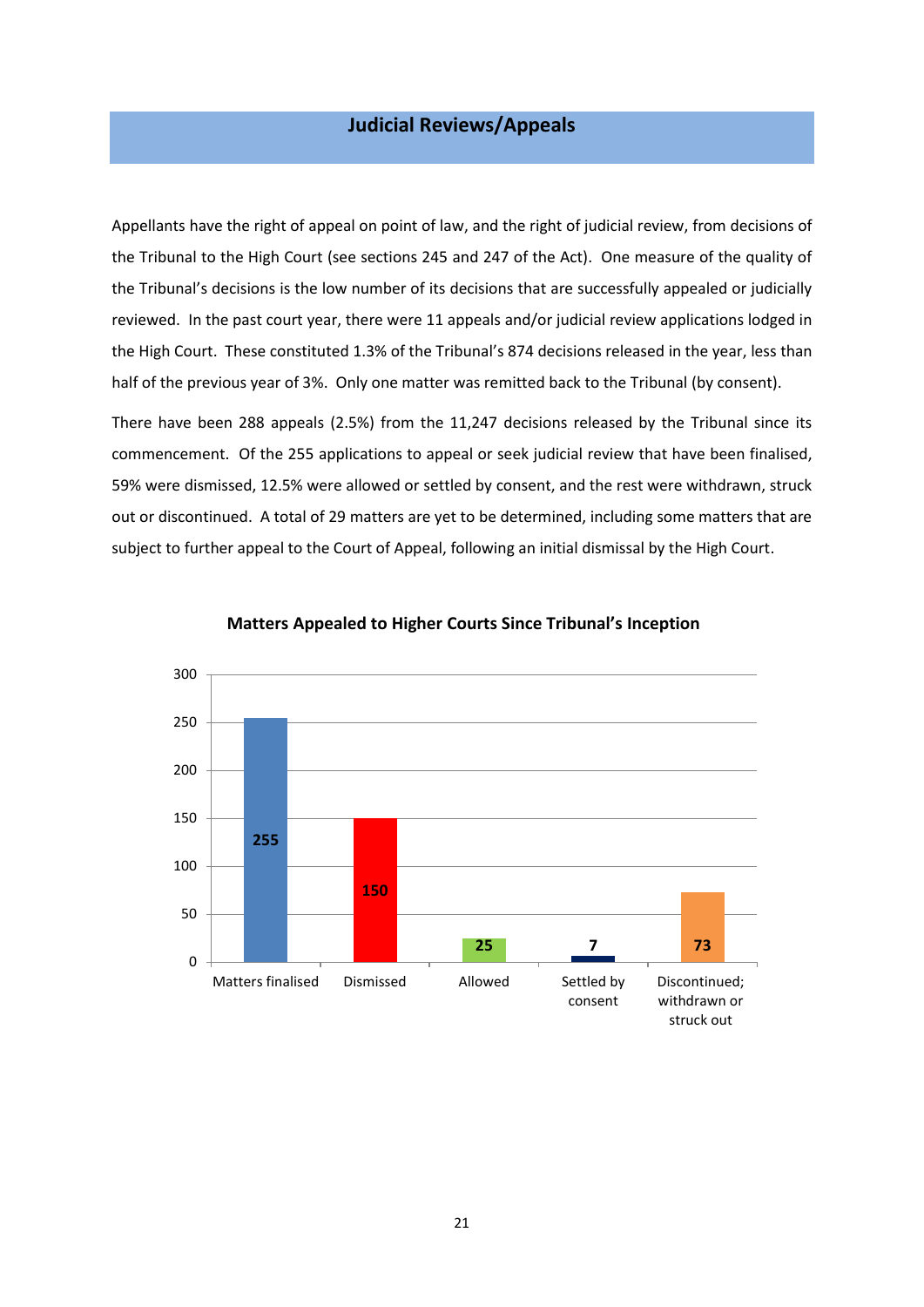# **Acknowledgements**

This is my final report as Chair of the Tribunal, as I retire on 31 July 2021, after seven years in the role. I record my appreciation to the members of the Tribunal who have supported me and contributed to the work of the Tribunal, including over the past year. In particular, I am grateful for the invaluable support, counsel and expertise of Deputy Chair Martin Treadwell.

I acknowledge with thanks the important assistance that senior Ministry of Justice officials, including the Northern Regional Manager, Christopher King, have given to the Tribunal. I am grateful to the Tribunal's Manager, Justice Services, Jessie Henderson, for her conscientious assistance and experience. I thank the Tribunal's Service Manager, Minja Pesic, for her expertise and dedication. I thank the Chair's Assistants, Catherine Watson and Michelle Williams, for their professionalism and efficiency. I also thank Tracy Cook, a Tribunal member, for her assistance in editing this report.

As has been noted in this report, the past court year has seen the Tribunal maintain its workload without backlog, and continue to make significant advances in the expeditious despatch of business, in the face of difficult circumstances. The Ministry of Justice's staff members have been an essential part of this process. They have continued to manage their work cheerfully and efficiently, and deserve our thanks.

leter Spiller

……………………………………... Judge Peter Spiller Chair, Immigration and Protection Tribunal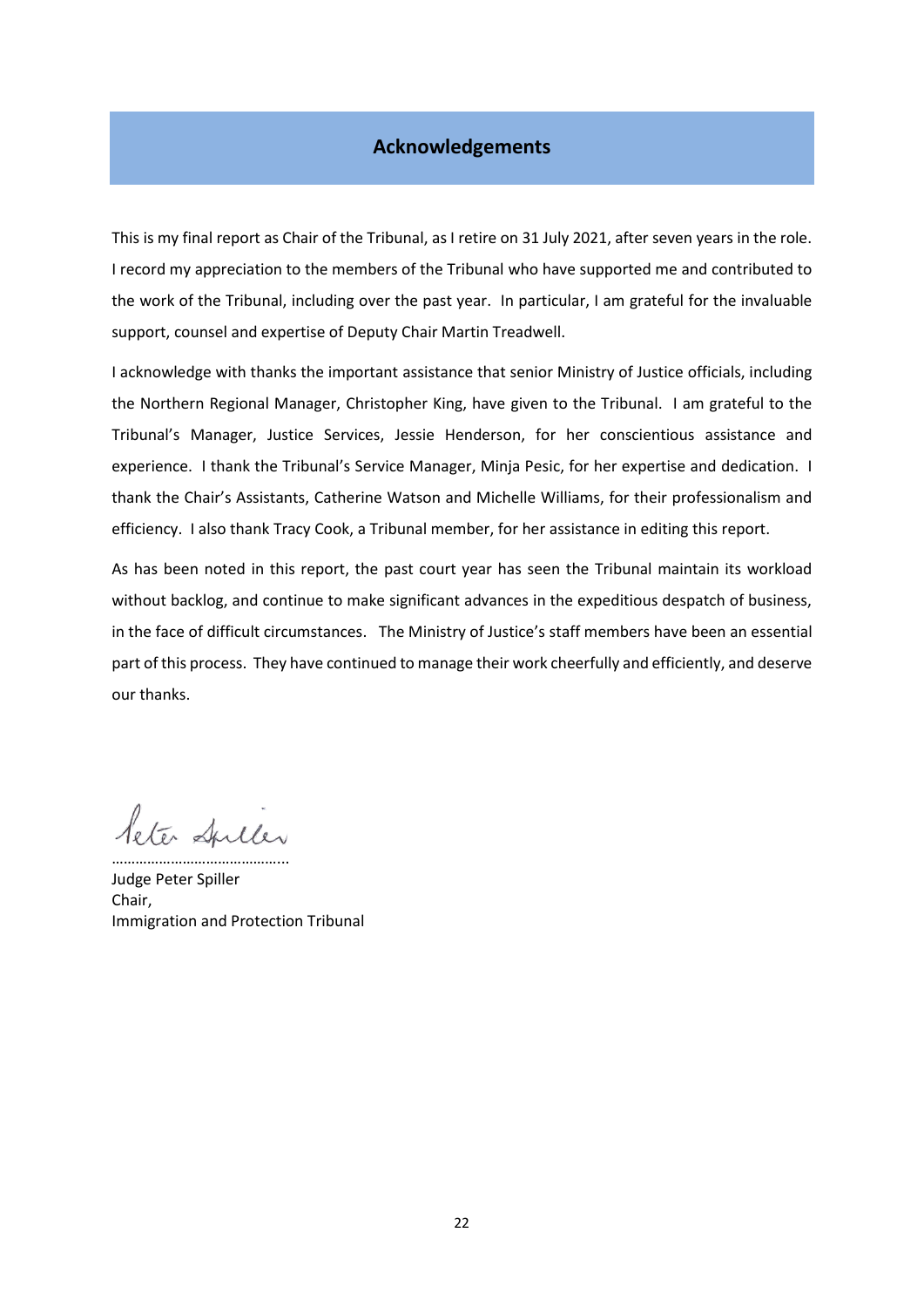# **APPENDICES**

## **ALL APPEALS 1 July 2020 to 30 June 2021**

# **Chart A.1**

## **Total Tribunal Appeals on Hand**

| <b>Appeals</b><br>on hand<br>at start<br>of year | <b>New</b><br>appeals | Withdrawn<br>or invalid | <b>Decisions</b><br>released | <b>Appeals</b><br>finalised | <b>Appeals</b><br>suspended | <b>Disposable</b><br>appeals on<br>hand at end<br>of year | <b>Total</b><br>appeals on<br>hand at end<br>of year |
|--------------------------------------------------|-----------------------|-------------------------|------------------------------|-----------------------------|-----------------------------|-----------------------------------------------------------|------------------------------------------------------|
| 352                                              | 1.084                 | 207                     | 874                          | 1,081                       | 47                          | 308                                                       | 355                                                  |

## **Chart A.2**

# **Total Tribunal Decisions Released**

| <b>Declined</b> | <b>Allowed</b> | <b>Referred to Minister</b> | <b>Total</b> |
|-----------------|----------------|-----------------------------|--------------|
| 377             | 410            | 87                          | 874          |



# **Total Tribunal Caseflow — by Month**

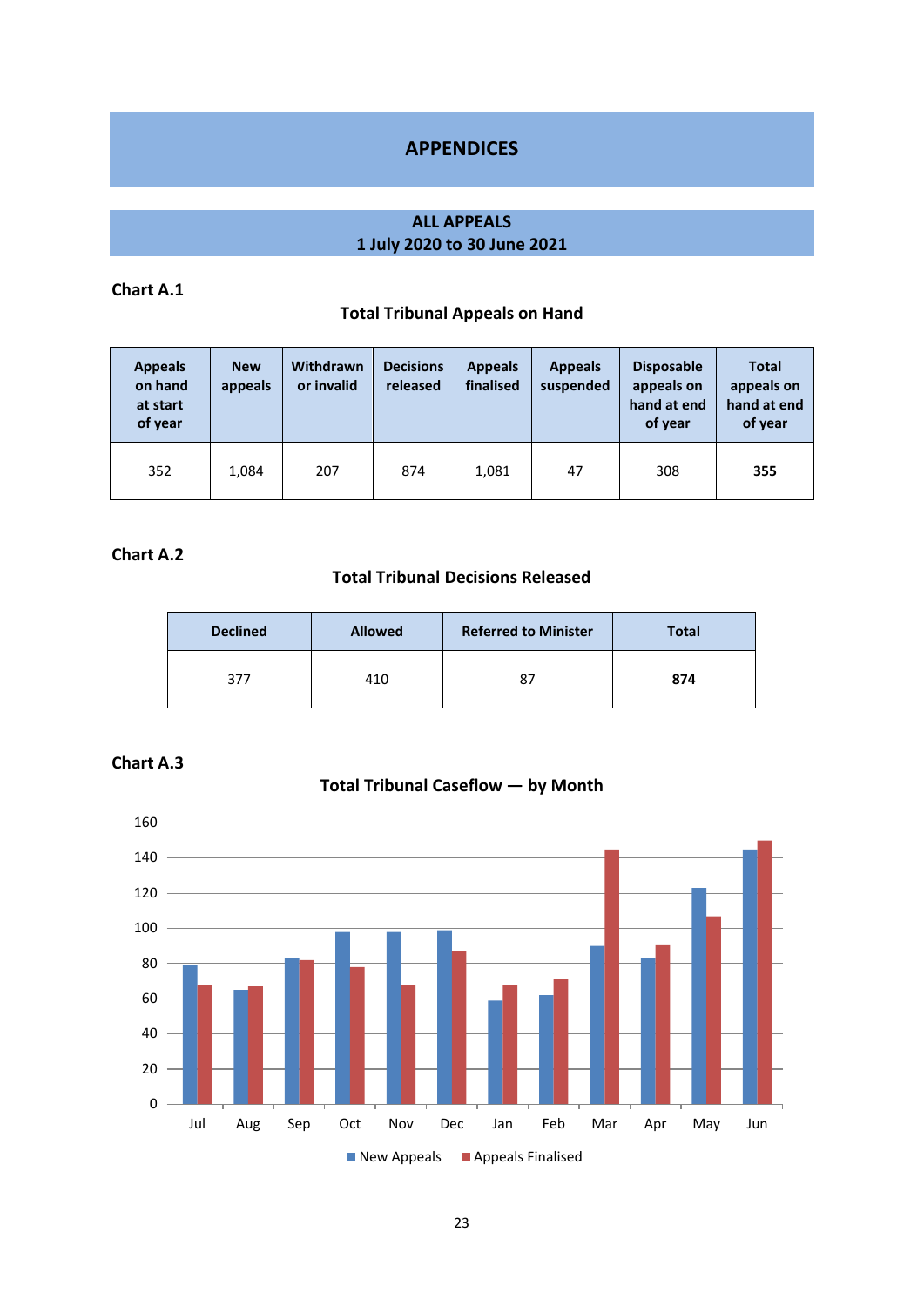# **RESIDENCE APPEALS 1 July 2020 to 30 June 2021**

## **Chart B.1**

# **Residence Appeals on Hand**

| Appeals on hand at | <b>New</b> | Withdrawn or | <b>Decisions</b> | <b>Appeals</b> | Appeals on hand at |
|--------------------|------------|--------------|------------------|----------------|--------------------|
| start of year      | appeals    | invalid      | released         | finalised      | end of year        |
| 56                 | 498        | 19           | 409              | 428            | 126                |

### **Chart B.2**

#### **Residence Decisions Released**

| <b>Declined</b> | <b>Allowed</b> | <b>Referred to Minister</b> | <b>Total</b> |
|-----------------|----------------|-----------------------------|--------------|
| 141             | 181            | 87                          | 409          |

# **Chart B.3**



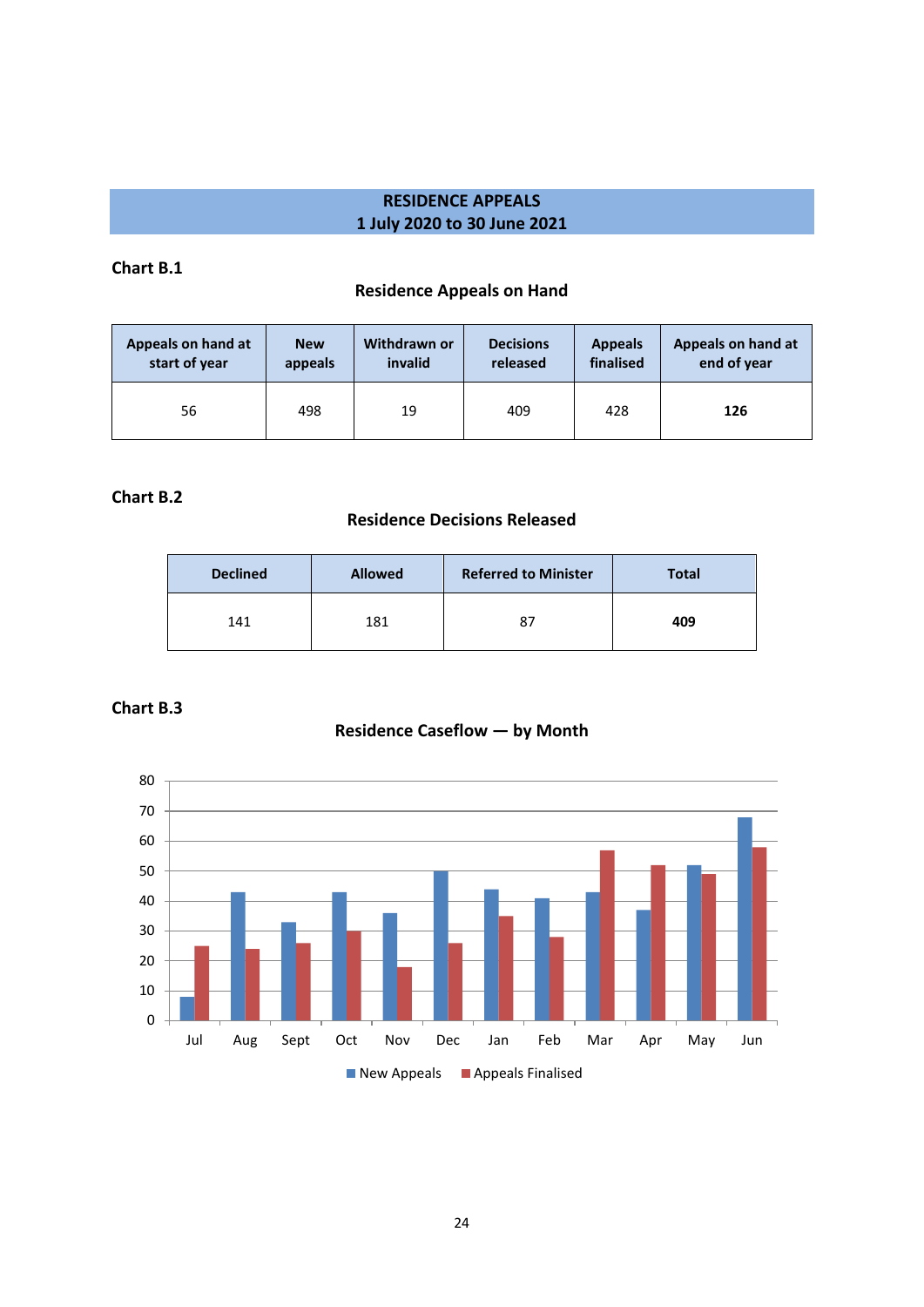# **DEPORTATION (NON-RESIDENT) APPEALS 1 July 2020 to 30 June 2021**

#### **Chart C.1**

### **Deportation (Non-resident) Appeals on Hand**

| Appeals on hand at | <b>New</b> | Withdrawn or | <b>Decisions</b> | <b>Appeals</b> | Appeals on hand at |
|--------------------|------------|--------------|------------------|----------------|--------------------|
| start of year      | appeals    | invalid      | released         | finalised      | end of year        |
| 94                 | 385        | 131          | 242              | 373            | 106                |

## **Chart C.2**

#### **Deportation (Non-resident) Decisions Released**

| <b>Declined</b> | <b>Allowed</b> | <b>Total</b> |
|-----------------|----------------|--------------|
| 118             | 124            | 242          |

### **Chart C.3**



# **Deportation (Non-resident) Caseflow — by Month**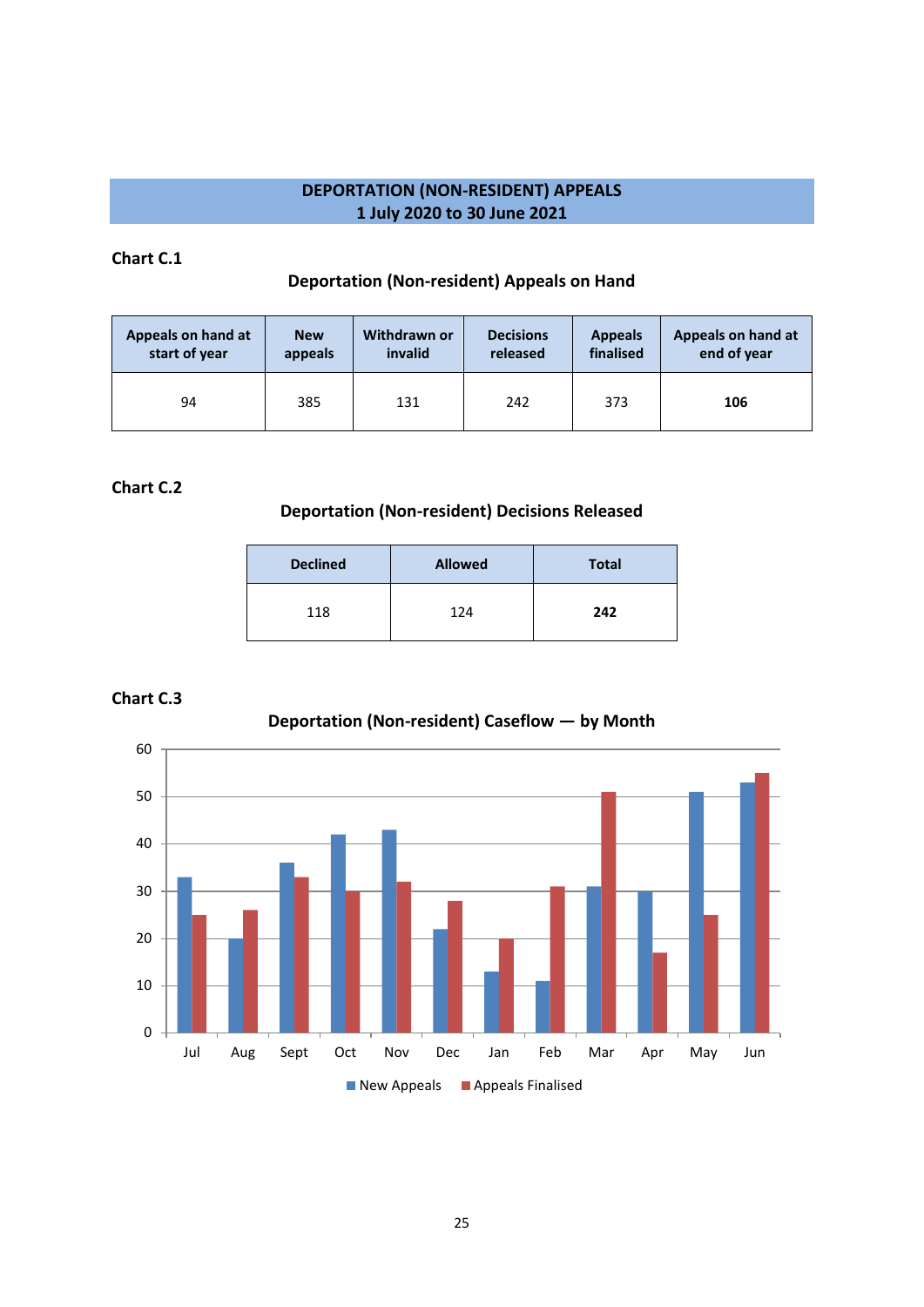### **REFUGEE AND PROTECTION APPEALS 1 July 2020 to 30 June 2021**

#### **Chart D.1**

## **Refugee and Protection Appeals on Hand**

| Appeals on hand at | <b>New</b> | Withdrawn or | <b>Decisions</b> | <b>Appeals</b> | Appeals on hand at |
|--------------------|------------|--------------|------------------|----------------|--------------------|
| start of year      | appeals    | invalid      | released         | finalised      | end of year        |
| 94                 | 177        | 6            | 197              | 203            | 68                 |

#### **Chart D.2**

# **Refugee and Protection Decisions Released**

| <b>Declined</b> | <b>Allowed</b> | <b>Total</b> |
|-----------------|----------------|--------------|
| 103             | 94             | 197          |

#### **Chart D.3**

# **Refugee and Protection Caseflow — by Month**

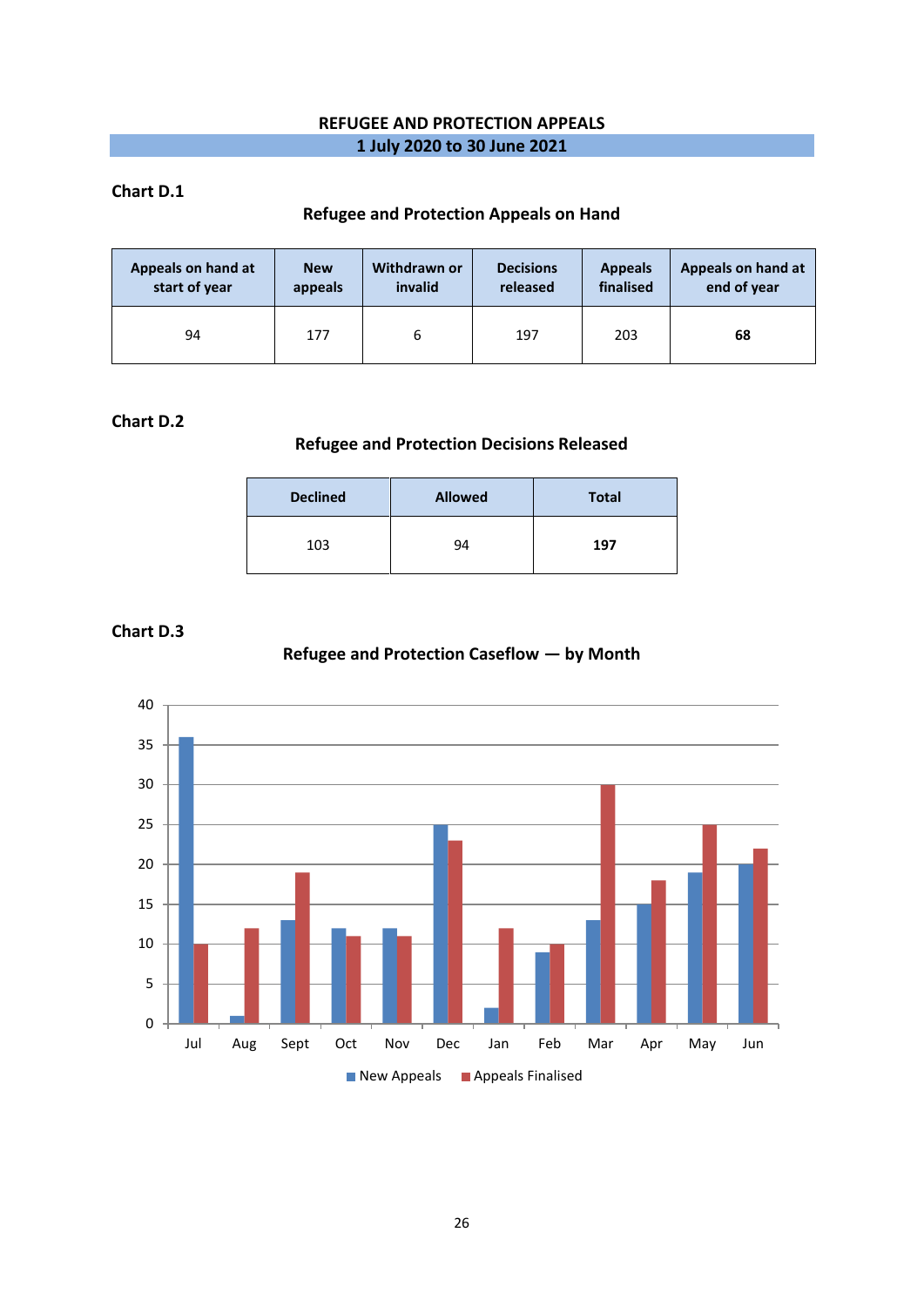# **DEPORTATION (RESIDENT) APPEALS 1 July 2020 to 30 June 2021**

#### **Chart E.1**

## **Deportation (Resident) Appeals on Hand**

| <b>Appeals on</b><br>hand at<br>start of year | <b>New</b><br>appeals | Withdrawn<br>or invalid | <b>Decisions</b><br>released | <b>Appeals</b><br>finalised | <b>Appeals</b><br>suspended | <b>Disposable</b><br>appeals on<br>hand at end<br>of year | <b>Total</b><br>appeals on<br>hand at end<br>of year |
|-----------------------------------------------|-----------------------|-------------------------|------------------------------|-----------------------------|-----------------------------|-----------------------------------------------------------|------------------------------------------------------|
| 107                                           | 24                    | 52                      | 27                           | 79                          | 47                          |                                                           | 52                                                   |

## **Chart E.2**

# **Deportation (Resident) Decisions Released**

| <b>Declined</b> | <b>Allowed</b> | <b>Total</b> |
|-----------------|----------------|--------------|
| 16              |                | 27           |

#### **Chart E.3**

# **Deportation (Resident) Caseflow — by Month**

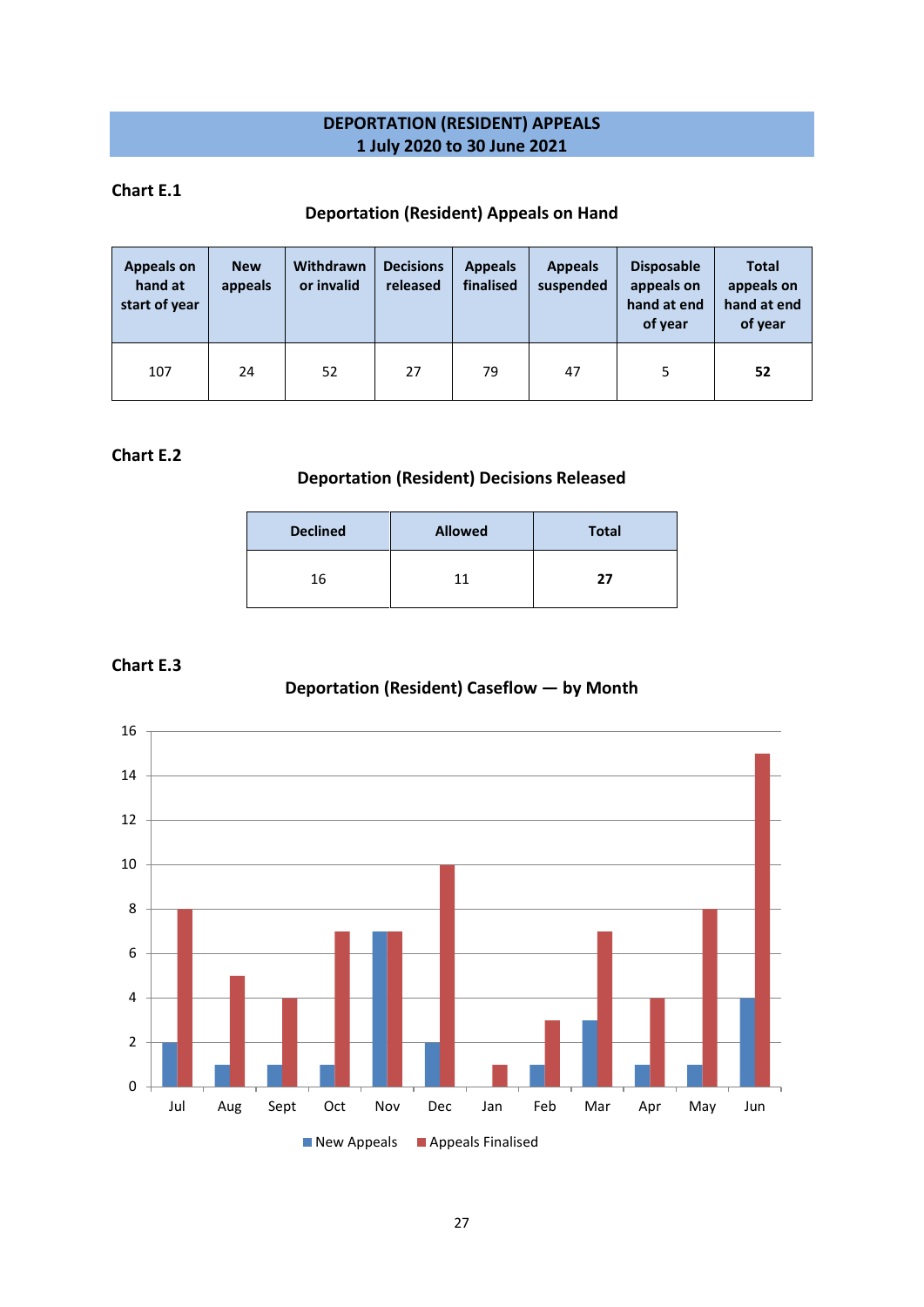# **SUMMARY OF ALL APPEALS**

#### **Chart F.1**

| Year<br>ending       | <b>Appeals on hand</b><br>at start of year | New appeals | Withdrawn or<br>invalid | <b>Decisions</b><br>released | <b>Appeals</b><br>finalised | Appeals on hand at<br>end of year |
|----------------------|--------------------------------------------|-------------|-------------------------|------------------------------|-----------------------------|-----------------------------------|
| June 2011            | 524                                        | 642         | 110                     | 350                          | 460                         | 706                               |
| June 2012            | 706                                        | 1,399       | 280                     | 681                          | 961                         | 1,144                             |
| June 2013            | 1,144                                      | 1,263       | 243                     | 886                          | 1,129                       | 1,278                             |
| <b>June 2014</b>     | 1,278                                      |             | 287                     | 1,179                        | 1,466                       | 1,073                             |
| June 2015            | 1,073                                      | 1,349       | 309                     | 1,203                        | 1,512                       | 910                               |
| June 2016            | 910                                        | 1,193       | 210                     | 1,274                        | 1,484                       | 619                               |
| June 2017            | 619                                        | 1,546       | 282                     | 1,258                        | 1,540                       | 625                               |
| <b>June 2018</b>     | 625                                        | 1,927       | 276                     | 1,520                        | 1,796                       | 756                               |
| June 2019            | 756                                        | 1,192       | 234                     | 1,220                        | 1,454                       | 494                               |
| <b>June 2020</b>     | 494                                        | 849         | 189                     | 802                          | 991                         | 352                               |
| June 2021            | 352                                        | 1,084       | 207                     | 874                          | 1,081                       | 354                               |
| <b>Total to date</b> |                                            | 13,705      | 2,627                   | 11,247                       | 13,874                      |                                   |

# **Case Load Data by Financial Year**

#### **Chart F.2**

# **Outcomes of Tribunal Decisions Released by Financial Year**

| Year ending          | <b>Declined</b> | <b>Allowed</b> | <b>Referred to Minister</b> | <b>Remitted back</b><br>to RSU | <b>Total</b> |
|----------------------|-----------------|----------------|-----------------------------|--------------------------------|--------------|
| June 2011            | 209             | 106            | 35                          |                                | 350          |
| June 2012            | 404             | 224            | 53                          |                                | 681          |
| June 2013            | 549             | 286            | 51                          |                                | 886          |
| June 2014            | 700             | 369            | 110                         |                                | 1,179        |
| June 2015            | 755             | 381            | 67                          |                                | 1,203        |
| June 2016            | 791             | 401            | 82                          |                                | 1,274        |
| June 2017            | 814             | 372            | 72                          |                                | 1,258        |
| June 2018            | 814             | 625            | 78                          | 3                              | 1,520        |
| June 2019            | 632             | 504            | 84                          |                                | 1,220        |
| June 2020            | 452             | 286            | 64                          |                                | 802          |
| June 2021            | 377             | 410            | 87                          |                                | 874          |
| <b>Total to date</b> | 6,497           | 3,964          | 783                         | 3                              | 11247        |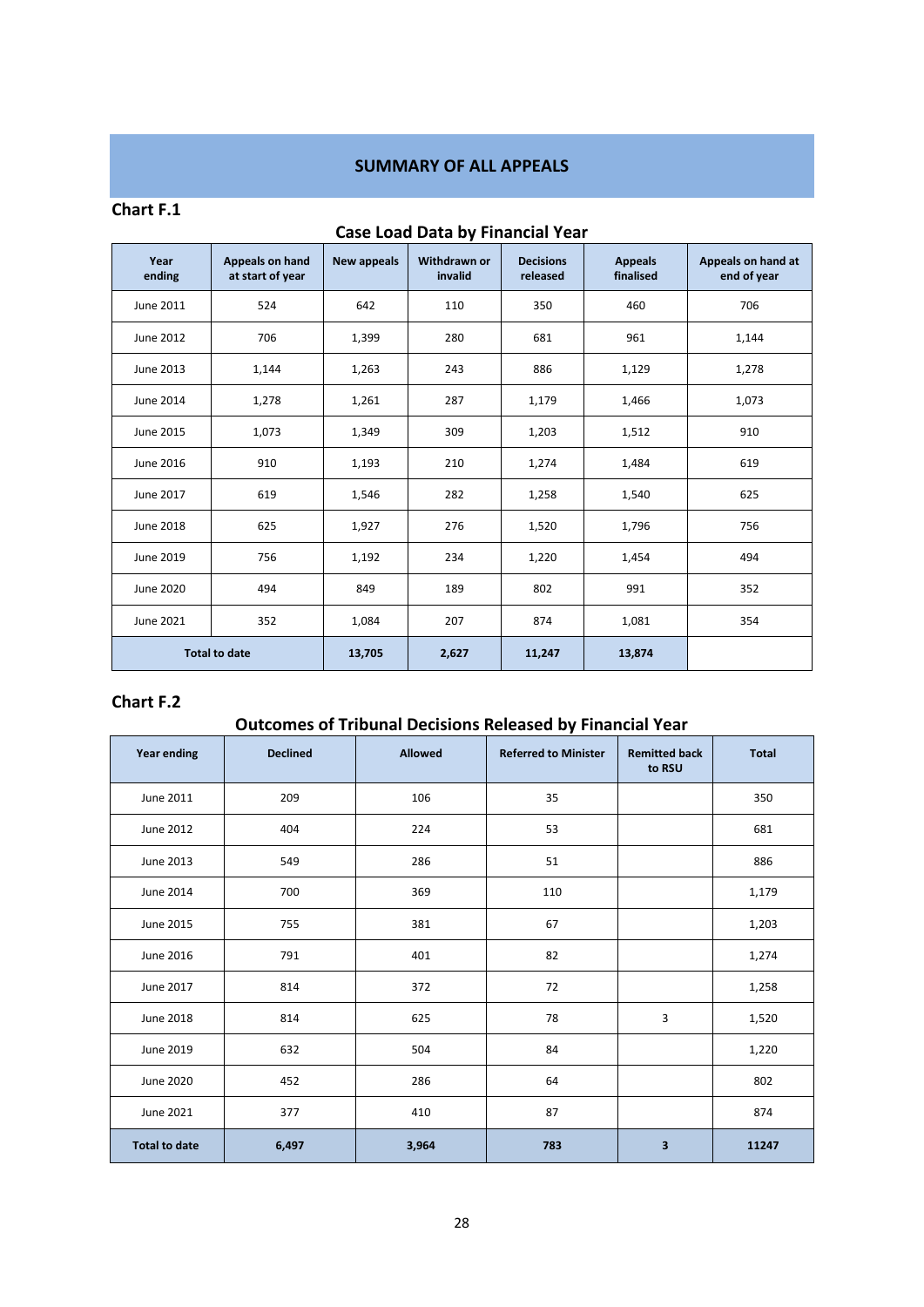#### **Chart F.3**

**Average Number of Days from Receipt of Appeal to Release of Decision**

|                                   | 30 June<br>2013 | 30 June<br>2014 | 30 June<br>2015 | 30 June<br>2016 | 30 June<br>2017 | 30 June<br>2018 | 30 June<br>2019 | 30 June<br>2020 | 30 June<br>2021 |
|-----------------------------------|-----------------|-----------------|-----------------|-----------------|-----------------|-----------------|-----------------|-----------------|-----------------|
| <b>Tribunal Average</b><br>(days) | 395             | 364             | 345             | 257             | 174             | 147             | 178             | 175             | 146             |
| <b>Residence</b>                  | 431             | 334             | 289             | 271             | 169             | 155             | 189             | 119             | 91              |
| Deportation<br>(Non-resident)     | 340             | 334             | 289             | 133             | 99              | 91              | 107             | 143             | 125             |
| <b>Refugee and</b><br>Protection  | 318             | 364             | 441             | 352             | 265             | 216             | 231             | 321             | 246             |
| <b>Deportation</b><br>(Resident)  | 501             | 410             | 706             | 414             | 476             | 408             | 314             | 279             | 420             |

**Comparative Graph Showing Average Number of Days from Receipt of Appeal to Release of Decision**

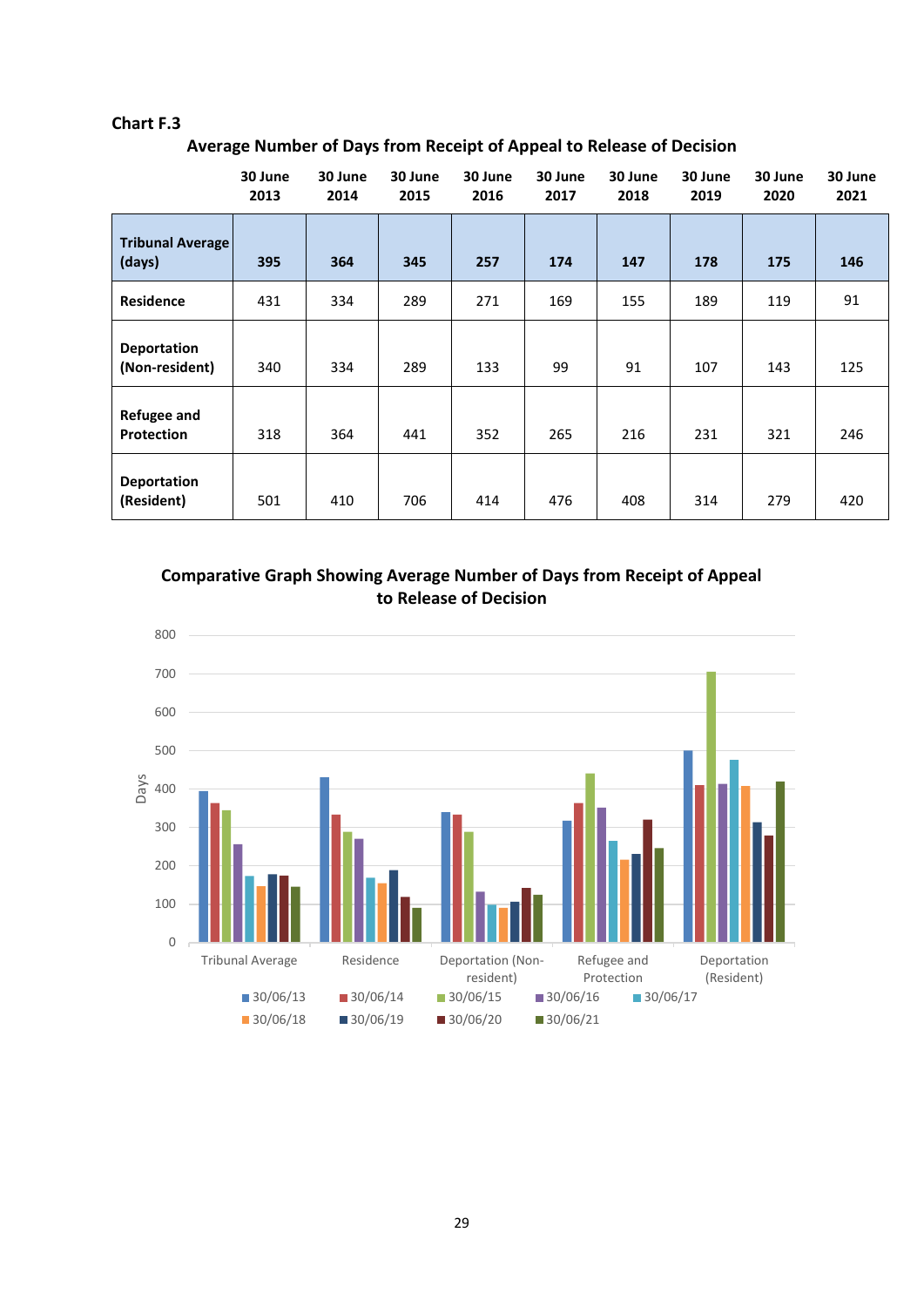#### **Chart F.4**

|                                      | 30 June<br>2013 | 30 June<br>2014 | 30 June<br>2015 | 30 June<br>2016 | 30 June<br>2017 | 30 June<br>2018 | 30 June<br>2019 | 30 June<br>2020 | 30 June<br>2021 |
|--------------------------------------|-----------------|-----------------|-----------------|-----------------|-----------------|-----------------|-----------------|-----------------|-----------------|
| <b>Tribunal Average</b><br>(days)    | 74              | 55              | 45              | 32              | 15              | 12              | 15              | 23              | 18              |
| <b>Residence</b>                     | 56              | 46              | 41              | 30              | 14              | 10              | 14              | 20              | 14              |
| <b>Deportation</b><br>(Non-resident) | 81              | 61              | 38              | 27              | 10              | 9               | 12              | 14              | 14              |
| <b>Refugee and</b><br>Protection     | 100             | 69              | 79              | 43              | 25              | 23              | 23              | 25              | 32              |
| <b>Deportation</b><br>(Resident)     | 135             | 172             | 65              | 52              | 28              | 29              | 19              | 46              | 30              |

# **Average Number of Days from Allocation or Date of Last Hearing to Release of Decision**

## **Comparative Graph Showing Average Number of Days from Allocation or Date of Last Event to Release of Decision**

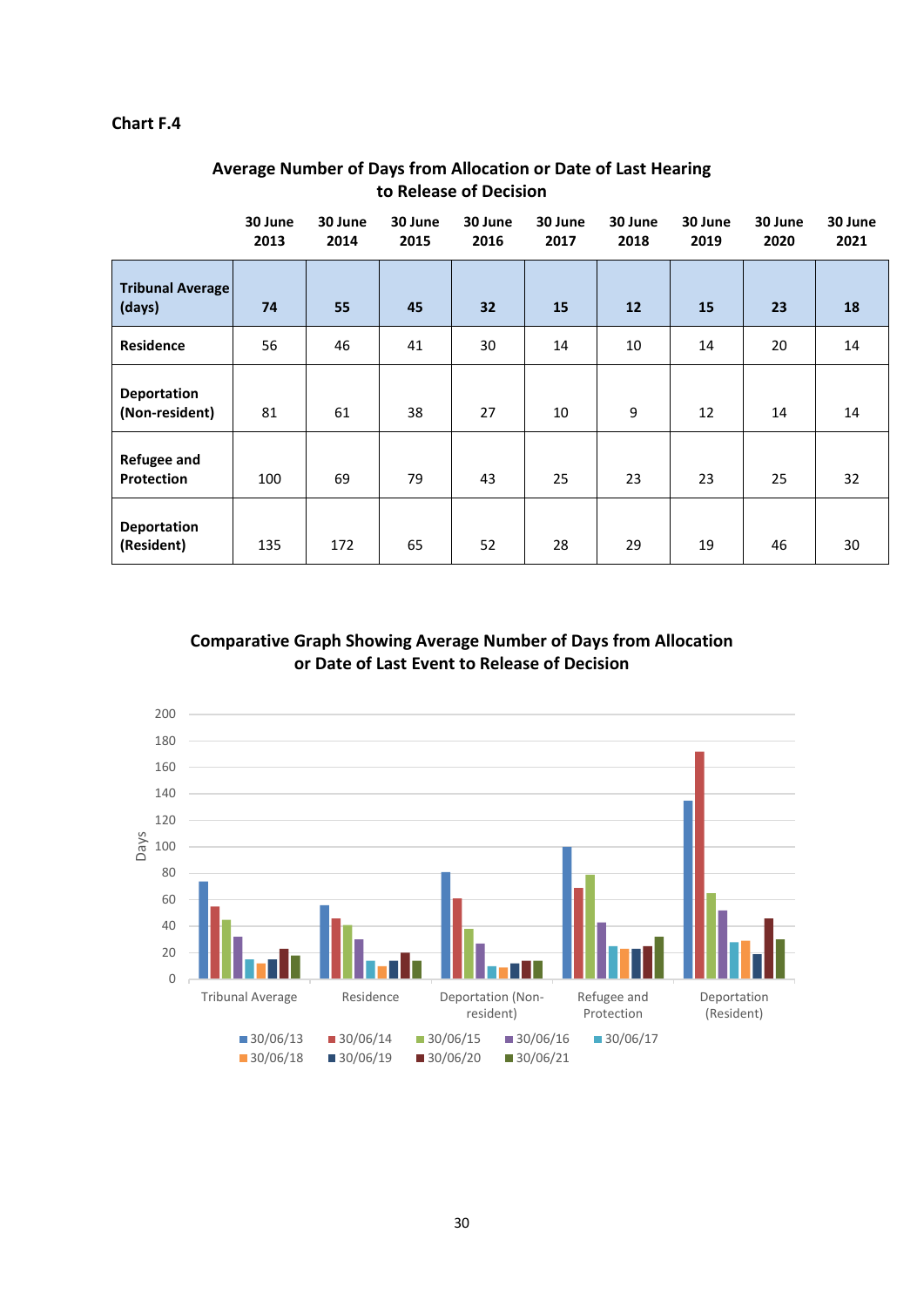#### **Chart F.5**

|                                         | 30 June<br>2013 | 30 June<br>2014 | 30 June<br>2015 | 30 June<br>2016 | 30 June<br>2017 | 30 June<br>2018 | 30 June<br>2019 | 30 June<br>2020 | 30 June<br>2021 |
|-----------------------------------------|-----------------|-----------------|-----------------|-----------------|-----------------|-----------------|-----------------|-----------------|-----------------|
| <b>Tribunal Average</b><br>(days)       | 247             | 228             | 208             | 201             | 175             | 175             | 274             | 353             | 194             |
| <b>Residence</b>                        | 240             | 134             | 173             | 116             | 60              | 101             | 76              | 98              | 32              |
| <b>Deportation</b><br>(Non-resident)    | 228             | 230             | 184             | 127             | 90              | 89              | 121             | 141             | 76              |
| <b>Refugee and</b><br><b>Protection</b> | 329             | 248             | 215             | 159             | 137             | 98              | 142             | 162             | 79              |
| <b>Deportation</b><br>(Resident)        | 425             | 425             | 361             | 500             | 574             | 481             | 604             | 856             | 951             |

# **Average Age (Days) of Active Appeals**

**Comparative Graph Showing Average Age of Active Appeals**

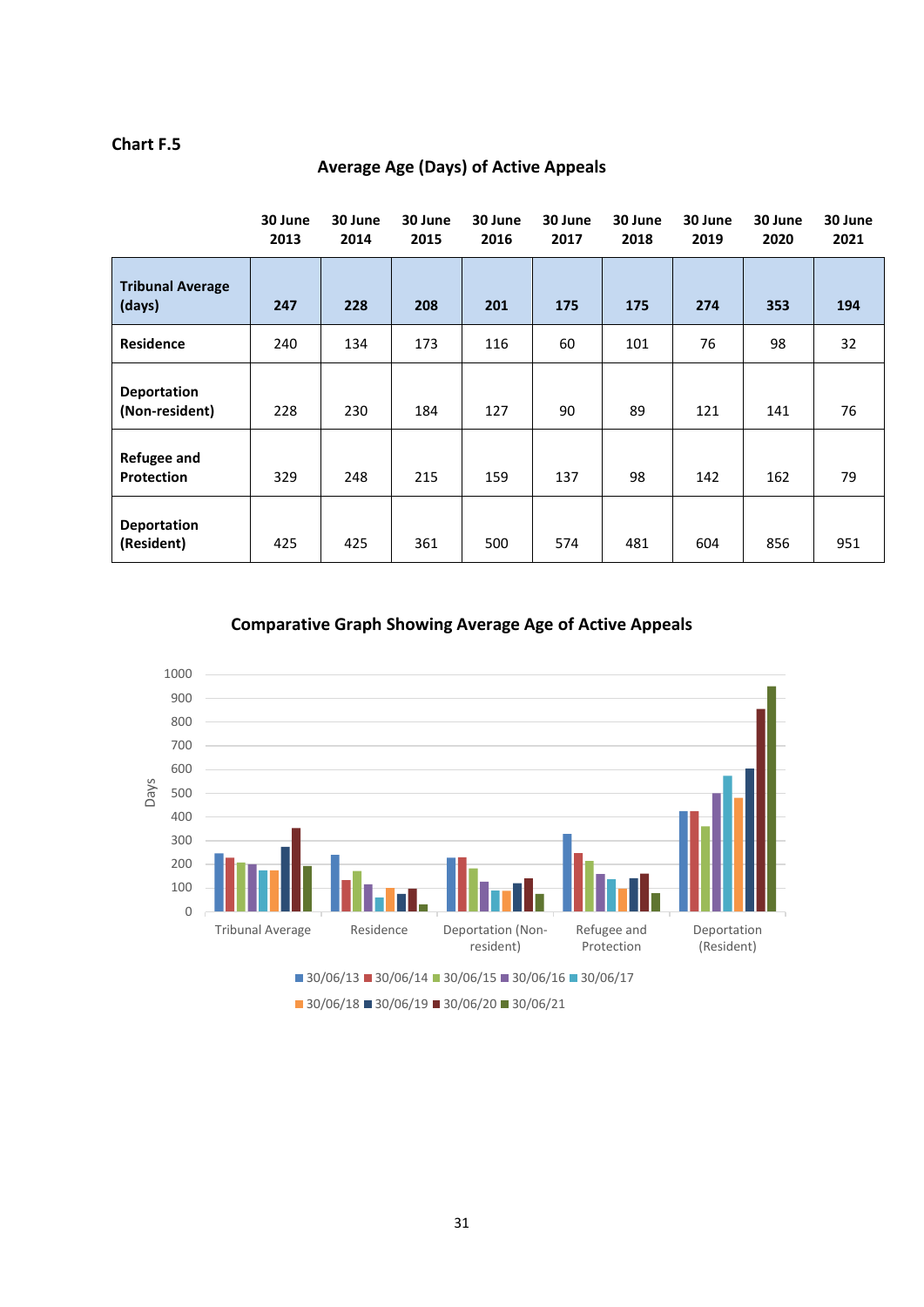## **Chart G**

# **IPT Caseload Data by Appeal Stream and Financial Year**

#### **Financial Year**

| Appeal<br>stream                  | 2010<br>Transitional<br>Appeals* | 2010/<br>2011 | 2011/<br>2012 | 2012/<br>2013 | 2013/<br>2014 | 2014/<br>2015 | 2015/<br>2016 | 2016/<br>2017 | 2017/<br>2018 | 2018/<br>2019 | 2019/<br>2020 | 2020/<br>2021 |  |
|-----------------------------------|----------------------------------|---------------|---------------|---------------|---------------|---------------|---------------|---------------|---------------|---------------|---------------|---------------|--|
| <b>Residence</b>                  |                                  |               |               |               |               |               |               |               |               |               |               |               |  |
| <b>New Business</b>               | 291                              | 330           | 603           | 518           | 594           | 645           | 555           | 650           | 887           | 406           | 282           | 498           |  |
| <b>Disposals</b>                  |                                  | 216           | 381           | 522           | 792           | 558           | 805           | 678           | 772           | 679           | 302           | 428           |  |
| On Hand                           |                                  | 405           | 627           | 623           | 425           | 512           | 262           | 232           | 349           | 76            | 56            | 126           |  |
| <b>Deportation (Non-resident)</b> |                                  |               |               |               |               |               |               |               |               |               |               |               |  |
| <b>New Business</b>               | 83                               | 196           | 537           | 512           | 442           | 448           | 398           | 632           | 711           | 493           | 374           | 385           |  |
| <b>Disposals</b>                  |                                  | 146           | 366           | 394           | 499           | 677           | 422           | 579           | 747           | 488           | 415           | 371           |  |
| On Hand                           |                                  | 133           | 304           | 422           | 366           | 137           | 113           | 166           | 130           | 135           | 94            | 108           |  |
| <b>Refugee &amp; Protection</b>   |                                  |               |               |               |               |               |               |               |               |               |               |               |  |
| <b>New Business</b>               | 70                               | 109           | 199           | 173           | 177           | 150           | 152           | 171           | 217           | 217           | 136           | 177           |  |
| <b>Disposals</b>                  |                                  | 75            | 164           | 157           | 142           | 211           | 158           | 187           | 202           | 218           | 163           | 203           |  |
| On Hand                           |                                  | 104           | 139           | 155           | 190           | 129           | 123           | 107           | 122           | 121           | 94            | 68            |  |
| <b>Deportation (Resident)</b>     |                                  |               |               |               |               |               |               |               |               |               |               |               |  |
| <b>New Business</b>               | 80                               | 7             | 60            | 60            | 47            | 102           | 88            | 91            | 111           | 76            | 57            | 24            |  |
| <b>Disposals</b>                  |                                  | 23            | 49            | 57            | 34            | 62            | 98            | 95            | 73            | 70            | 111           | 79            |  |
| On Hand                           |                                  | 64            | 75            | 78            | 91            | 131           | 121           | 117           | 155           | 161           | 107           | 52            |  |
| <b>TOTAL IPT</b>                  |                                  |               |               |               |               |               |               |               |               |               |               |               |  |
| <b>New Business</b>               | 524                              | 642           | 1,399         | 1,263         | 1,260         | 1,349         | 1,193         | 1,648         | 1,927         | 1,192         | 849           | 1,084         |  |
| <b>Disposals</b>                  |                                  | 460           | 960           | 1,130         | 1,467         | 1,512         | 1,484         | 1,540         | 1,796         | 1,454         | 991           | 1,081         |  |
| <b>On Hand</b>                    |                                  | 706           | 1,145         | 1,278         | 1,072         | 879           | 619           | 625           | 756           | 494           | 352           | 355           |  |

\*Appeals transitioned from legacy bodies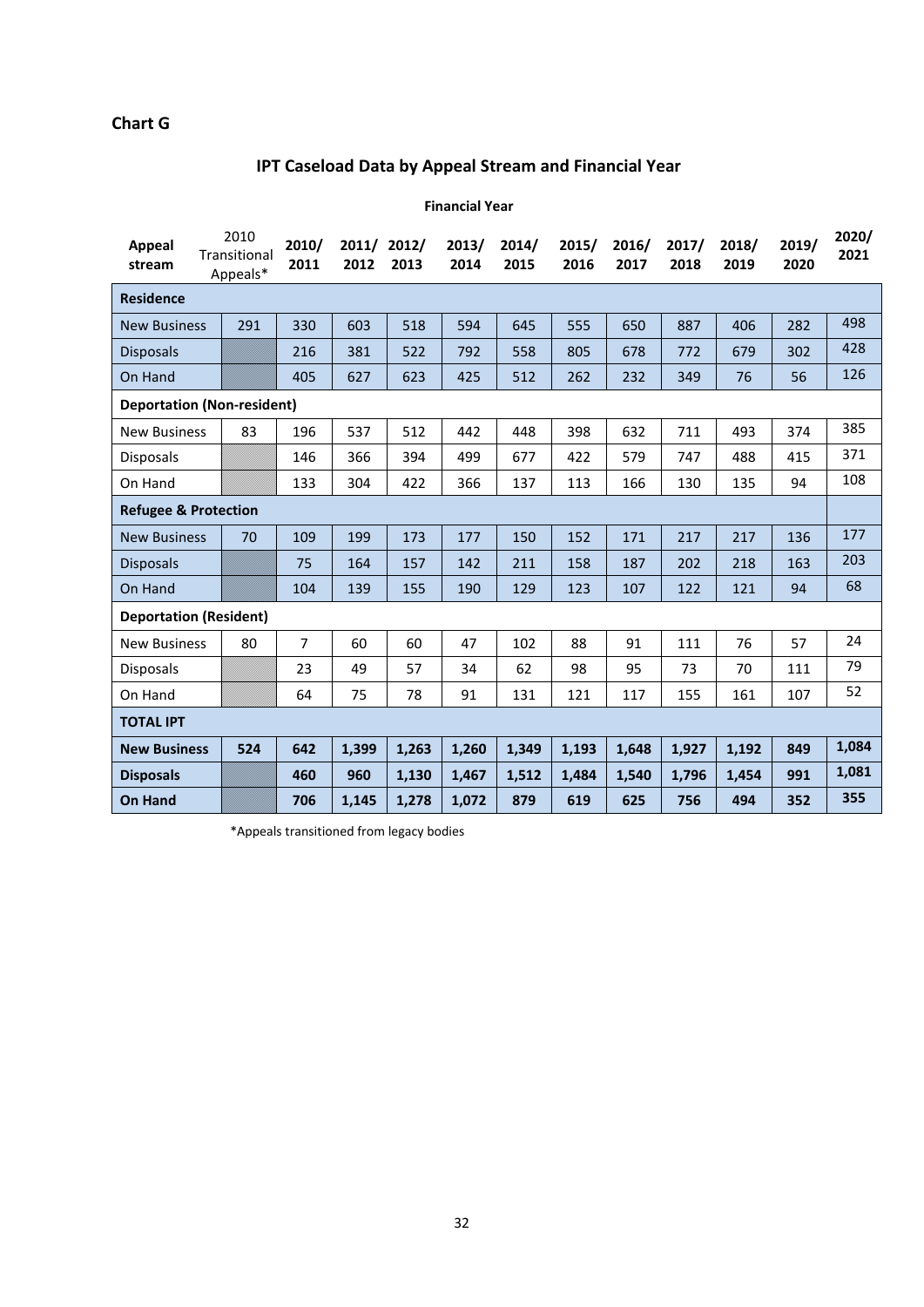





**Residence**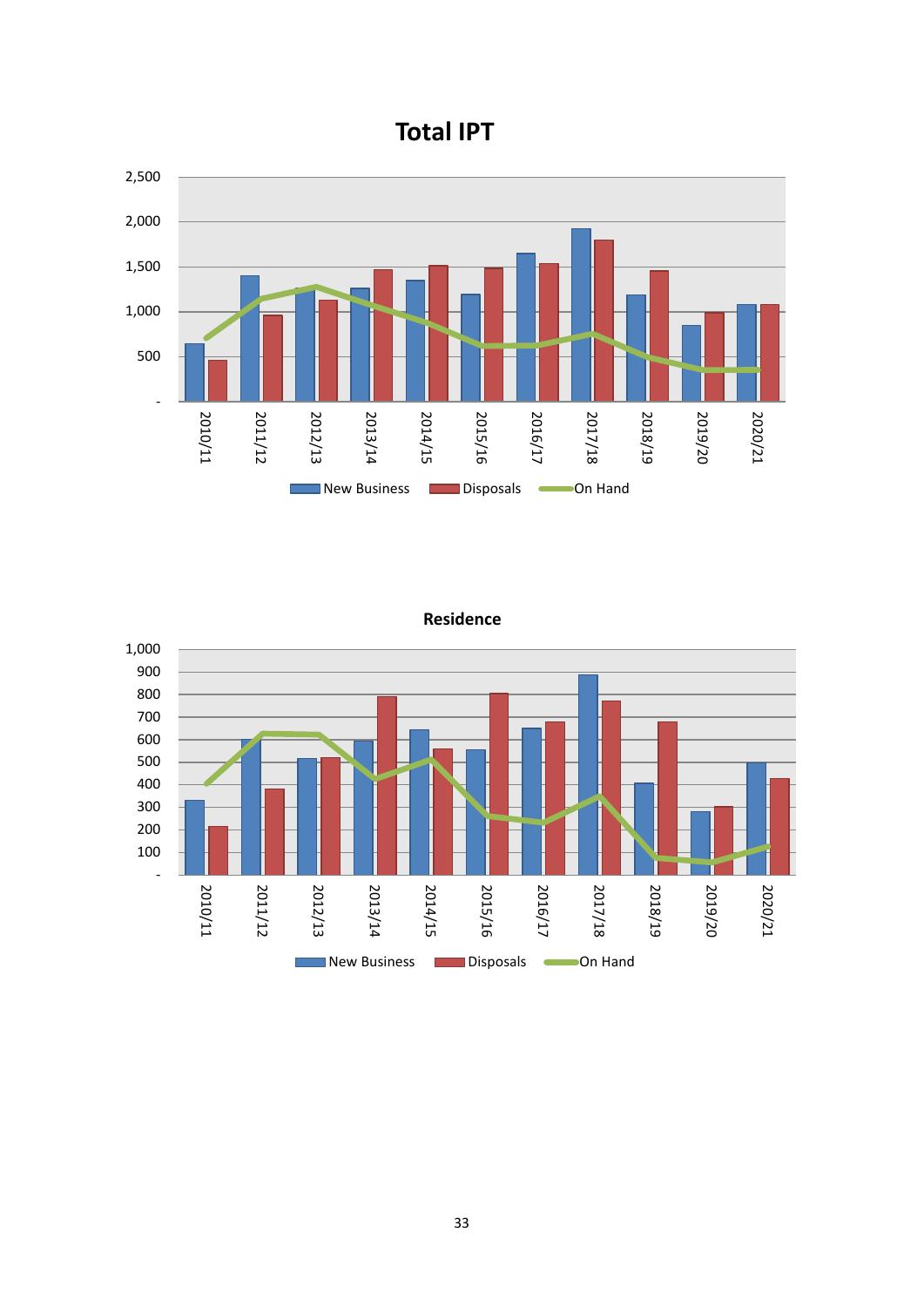

**Deportation non-resident**

**Refugee & Protection**